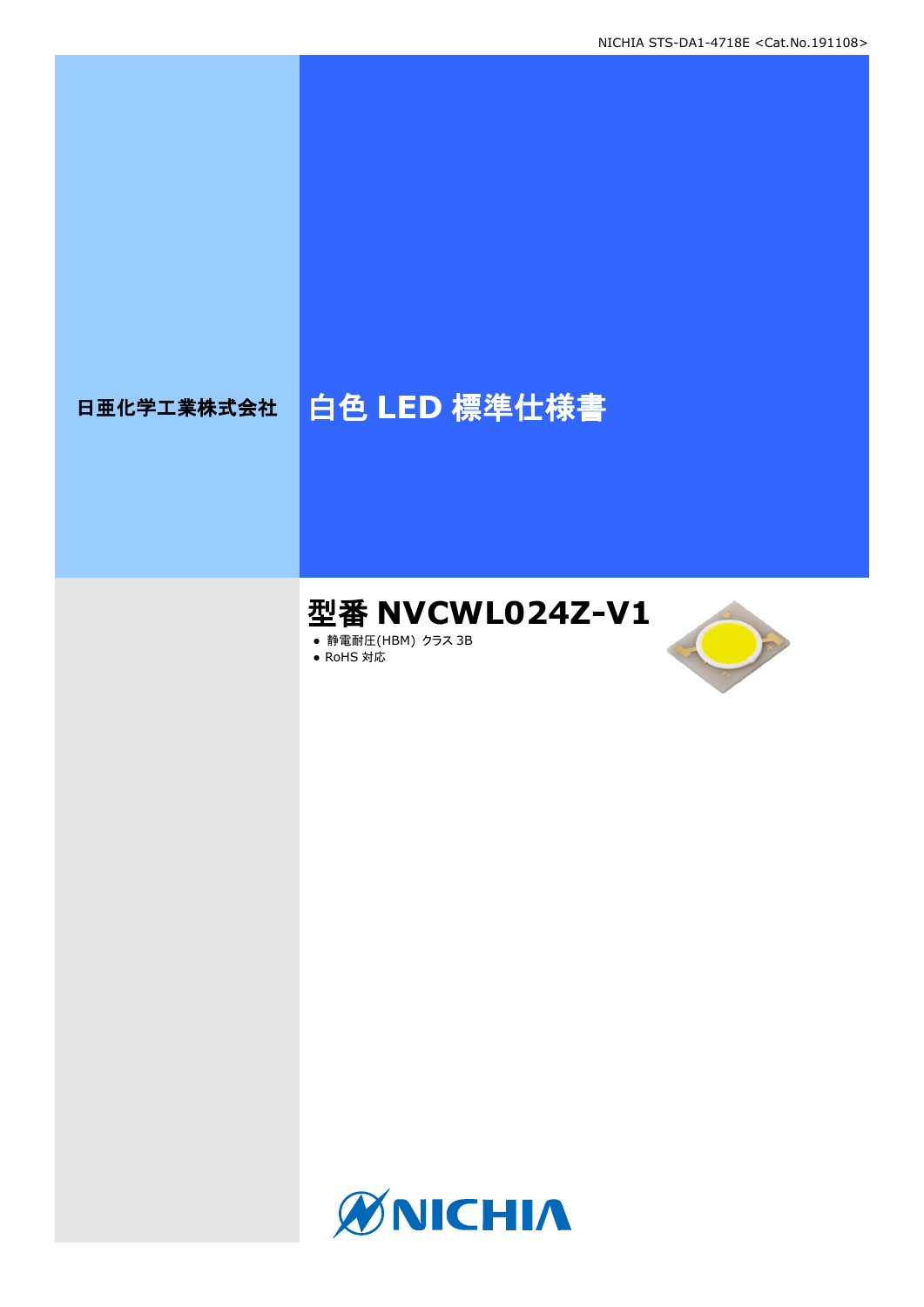#### 規格

#### (1) 絶対最大定格

| 項目        | 記号                  | 最大定格           | 単位 |
|-----------|---------------------|----------------|----|
| 順電流       | ${\rm I}_{{\rm F}}$ | 3000           | mA |
| パルス順電流    | $I_{\mathsf{FP}}$   | 4500           | mA |
| 静電耐圧(HBM) | V <sub>ESD</sub>    | 8              | kV |
| 逆方向許容電流   | $\rm I_R$           | 85             | mA |
| 許容損失      | $P_D$               | 115            | W  |
| 動作温度      | $T_{\mathsf{opr}}$  | $-40 \sim 105$ | °C |
| 保存温度      | $T_{\text{stq}}$    | $-40 \sim 100$ | °C |
| ジャンクション温度 |                     | 150            | ۰c |

\* TJ=25°C での値です。

\* IFP条件は、パルス幅 10ms 以下、デューティー比は 10%以下です。

\* IF、IFpは、ディレーティング特性を参照してください。

\* 静電耐圧(HBM)は ANSI/ESDA/JEDEC JS-001 のクラス 3B です。

 $*$ 動作温度はケース温度(Tc)での値です。

#### (2) 特性

|           | 項目          | 記号             | 条件             | 標準     | 最大   | 単位                       |
|-----------|-------------|----------------|----------------|--------|------|--------------------------|
| 順電圧       |             | $V_F$          | $I_F = 1200mA$ | 35.5   |      | V                        |
|           | 光束(色度座標 1)  | $\Phi_{\rm v}$ | $I_F = 1200mA$ | 6210   |      | lm                       |
| R70 ランク   | 演色性(色度座標1)  | $R_{a}$        | $I_F = 1200mA$ | 73     |      |                          |
|           | 光束(色度座標1)   | $\Phi_{\rm v}$ | $I_F = 1200mA$ | 5720   |      | lm                       |
| R8000 ランク | 演色性(色度座標 1) | $R_{a}$        | $I_F = 1200mA$ | 83     |      | $\overline{\phantom{a}}$ |
|           | 光束(色度座標1)   | $\Phi_{\rm v}$ | $I_F = 1200mA$ | 5010   |      | Im                       |
| R9050 ランク | 演色性(色度座標 1) | $R_{a}$        | $I_F = 1200mA$ | 93     |      |                          |
|           | 光束(色度座標1)   | $\Phi_{\rm v}$ | $I_F = 1200mA$ | 4420   |      | Im                       |
| R9580 ランク | 演色性(色度座標 1) | $R_a$          | $I_F = 1200mA$ | 98     |      |                          |
|           | X           |                | $I_F = 1200mA$ | 0.4338 |      |                          |
| 色度座標 1    | v           |                | $I_F = 1200mA$ | 0.4030 |      |                          |
|           | 光束(色度座標 2)  | $\Phi_{\rm v}$ | $I_F = 1200mA$ | 6660   |      | lm                       |
| R70 ランク   | 演色性(色度座標 2) | $R_{a}$        | $I_F = 1200mA$ | 73     |      |                          |
|           | 光束(色度座標 2)  | $\Phi_{\rm v}$ | $I_F = 1200mA$ | 6220   |      | Im                       |
| R8000 ランク | 演色性(色度座標 2) | $R_{a}$        | $I_F = 1200mA$ | 83     |      |                          |
|           | 光束(色度座標 2)  | $\Phi_{\rm v}$ | $I_F = 1200mA$ | 5620   |      | Im                       |
| R9050 ランク | 演色性(色度座標 2) | $R_{a}$        | $I_F = 1200mA$ | 93     |      |                          |
|           | 光束(色度座標2)   | $\Phi_{v}$     | $I_F = 1200mA$ | 4980   |      | Im                       |
| R9580 ランク | 演色性(色度座標 2) | $R_{a}$        | $I_F = 1200mA$ | 98     |      |                          |
|           | X           |                | $I_F = 1200mA$ | 0.3447 |      |                          |
| 色度座標 2    | $\vee$      |                | $I_F = 1200mA$ | 0.3553 |      |                          |
| 熱抵抗       |             | $R_{\theta$ JC |                | 0.55   | 0.70 | °C/W                     |

\* T<sub>J</sub>=25°C での値です。パルス駆動により測定しています。

\* 光学特性は、CIE 127:2007 に準拠した値です。

\* 色度座標は、CIE 1931 色度図に基づくものとします。

\* 熱抵抗 RθJCは、JESD51-1 に準拠した Dynamic 法により測定しています。

 $*$  熱抵抗  $R_{\theta$ JC は、ダイスから Tc 測定ポイントまでの熱抵抗を表します。

\* 熱抵抗 R<sub>0JC</sub>は放熱グリスを用いた際の熱抵抗値です。放熱シートを用いた場合、熱抵抗値は顕著に大きくなる可能性があります。

\* 熱抵抗に関する詳細は注意事項(6)熱の発生を参照ください。

**COB** の取り扱い、密着、放熱などの一連のアプリケーションノートは弊社ホームページ「**LED** テクニカルデータ」をご確認ください。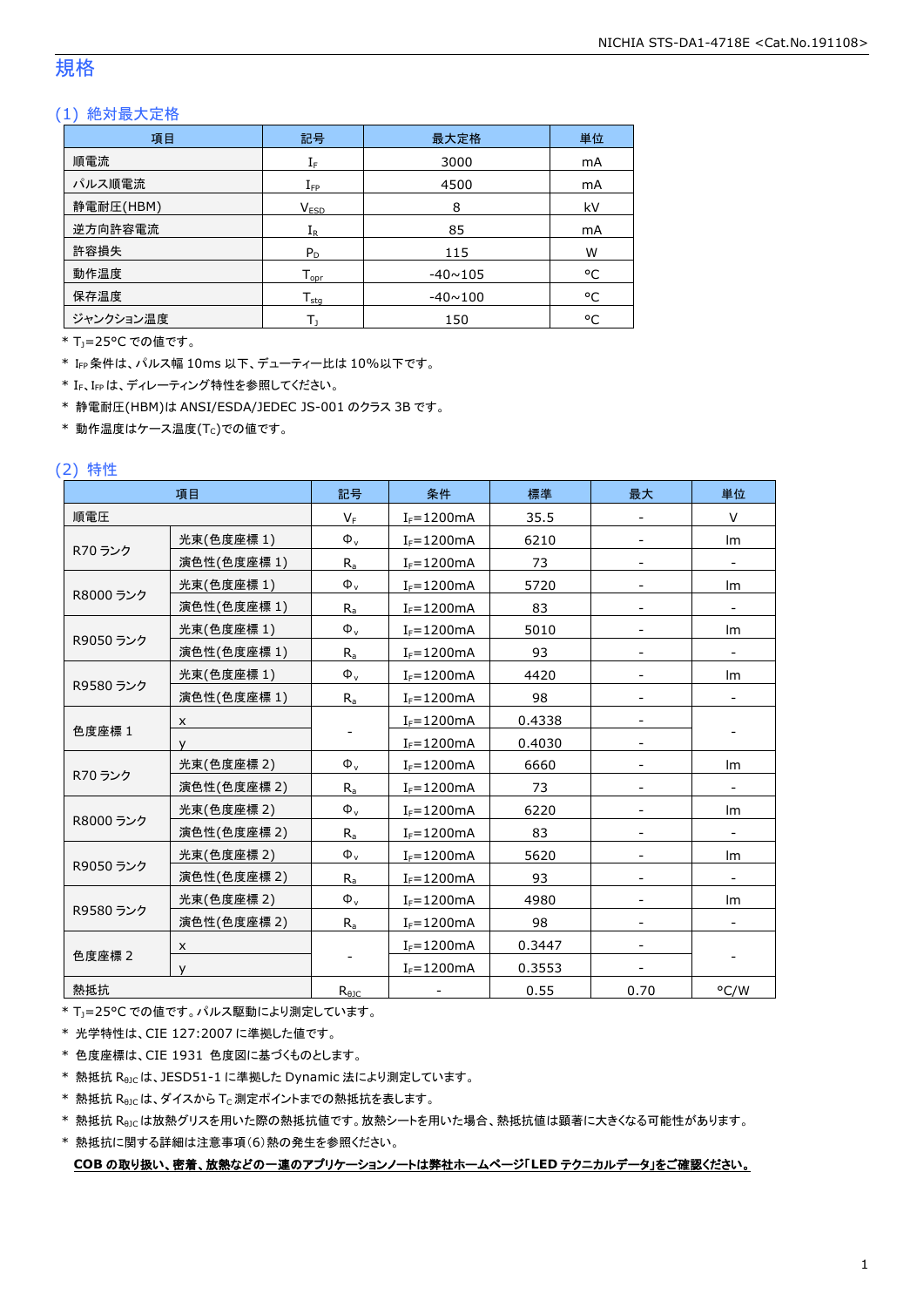## ランク分け

| 項目  | ランク                              |                | 条件                                 | 最小   | 最大                       | 単位 |
|-----|----------------------------------|----------------|------------------------------------|------|--------------------------|----|
| 順電圧 | $\overline{\phantom{0}}$         |                | $I_F = 1200mA$                     | 33.0 | 38.4                     | V  |
|     | Q0599                            |                |                                    | 5990 | 7330                     |    |
|     | Q0594                            |                |                                    | 5940 | 7260                     |    |
|     | Q0588                            |                |                                    | 5880 | 7200                     |    |
|     | Q0587                            |                |                                    | 5870 | 7190                     |    |
|     | Q0577                            |                |                                    | 5770 | 7070                     |    |
|     | Q0564                            |                |                                    | 5640 | 6900                     |    |
|     | Q0559                            |                |                                    | 5590 | 6850                     |    |
|     | Q0558                            |                |                                    | 5580 | 6840                     |    |
|     | Q0551                            |                |                                    | 5510 | 6750                     |    |
|     | Q0549                            |                |                                    | 5490 | 6710                     |    |
|     | Q0541                            |                |                                    | 5410 | 6630                     |    |
|     | Q0514                            |                |                                    | 5140 | 6300                     |    |
|     | Q0510                            |                |                                    | 5100 | 6240                     |    |
| 光束  | Q0505                            |                | $I_F = 1200mA$                     | 5050 | 6190                     | lm |
|     | Q0501                            |                |                                    | 5010 | 6130                     |    |
|     | Q0499                            |                |                                    | 4990 | 6110                     |    |
|     | Q0489                            |                |                                    | 4890 | 5990                     |    |
|     | Q0477                            |                |                                    | 4770 | 5830                     |    |
|     | Q0456                            |                |                                    | 4560 | 5580                     |    |
|     | Q0450<br>Q0448                   |                |                                    | 4500 | 5520                     |    |
|     |                                  |                |                                    | 4480 | 5480                     |    |
|     | Q0441                            |                |                                    | 4410 | 5410                     |    |
|     | Q0436                            |                |                                    | 4360 | 5340                     |    |
|     | Q0435                            |                |                                    | 4350 | 5330                     |    |
|     | Q0425                            |                |                                    | 4250 | 5210                     |    |
|     | Q0408                            |                |                                    | 4080 | 5000                     |    |
|     | Q0397                            |                |                                    | 3970 | 4870                     |    |
|     | Q0374                            |                |                                    | 3740 | 4580                     |    |
|     | R70<br>$R_{a}$<br>$R_a$<br>R8000 |                |                                    | 70   | $\blacksquare$           |    |
|     |                                  |                |                                    | 80   | -                        |    |
|     |                                  | R <sub>9</sub> | >0<br>$\qquad \qquad \blacksquare$ |      |                          |    |
| 演色性 | R9050                            | $R_a$          | $I_F = 1200mA$                     | 90   | $\overline{\phantom{a}}$ |    |
|     |                                  | $R_9$          |                                    | 50   | $\overline{\phantom{0}}$ |    |
|     | R9580                            | $R_{a}$        |                                    | 95   | ۰.                       |    |
|     |                                  | $R_9$          |                                    | 80   | $\overline{\phantom{0}}$ |    |

#### 色度範囲 $(I_f=1200$ mA)

色度座標は中央値より MacAdam 楕円 3 ステップ範囲内となります。

|            |                 | ランク    | ランク    | ランク    | ランク    | ランク    | ランク    |
|------------|-----------------|--------|--------|--------|--------|--------|--------|
|            |                 | sm223  | sm253  | sm273  | sm303  | sm353  | sm403  |
| 色温度値(単位:K) | $T_{\text{CP}}$ | 2200   | 2500   | 2700   | 3000   | 3500   | 4000   |
|            | x               | 0.5018 | 0.4806 | 0.4578 | 0.4338 | 0.4073 | 0.3818 |
| 色度座標中央値    |                 | 0.4153 | 0.4141 | 0.4101 | 0.4030 | 0.3917 | 0.3797 |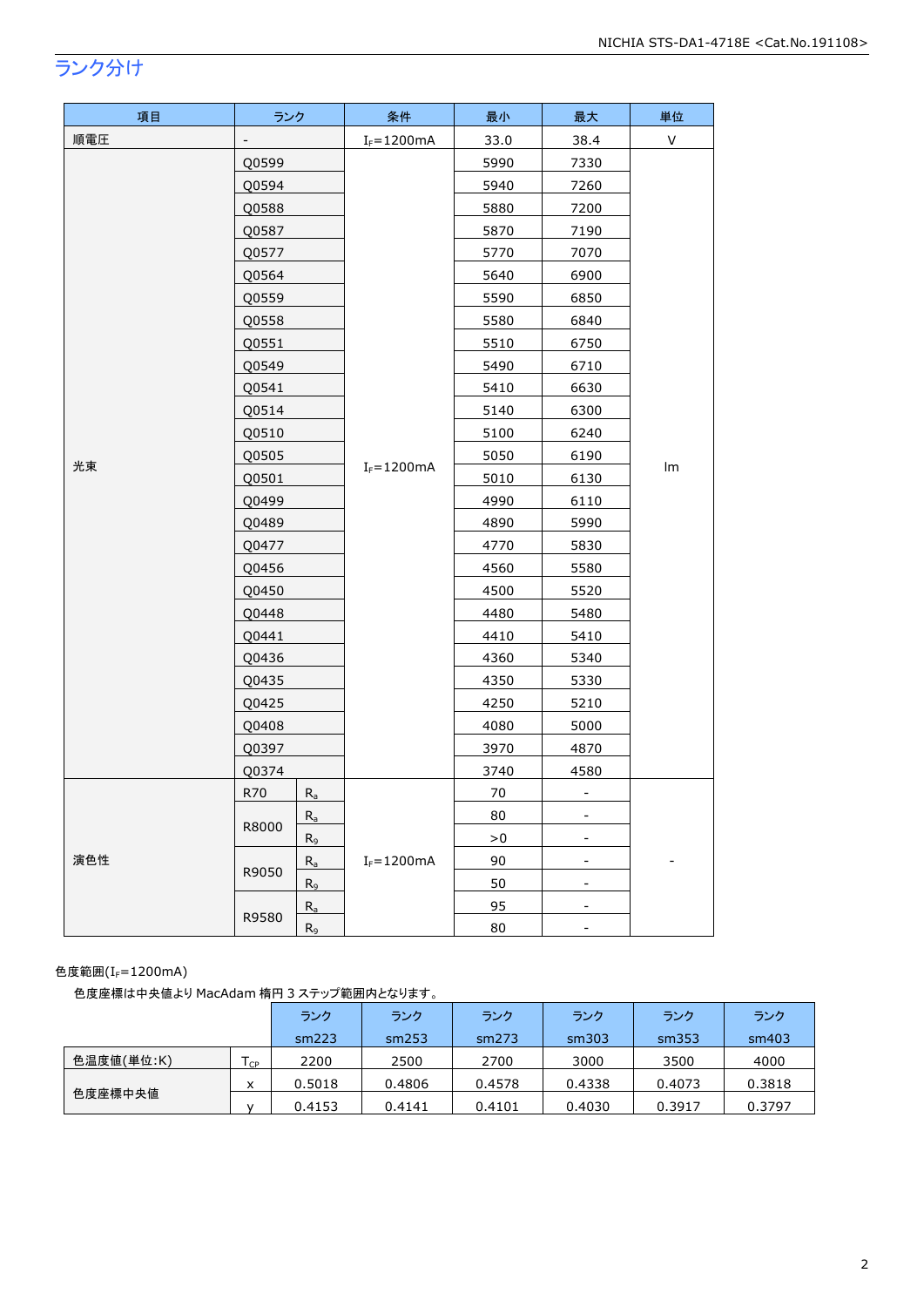|            |                            | ランク    | ランク    | ランク    | ランク    |
|------------|----------------------------|--------|--------|--------|--------|
|            |                            | sm453  | sm503  | sm573  | sm653  |
| 色温度値(単位:K) | $\mathsf{T}_{\mathsf{CP}}$ | 4500   | 5000   | 5700   | 6500   |
|            | x                          | 0.3611 | 0.3447 | 0.3287 | 0.3123 |
| 色度座標中央値    |                            | 0.3658 | 0.3553 | 0.3417 | 0.3282 |

\* T<sub>J</sub>=25°C での値です。パルス駆動により測定しています。

\* 順電圧は±0.35V の公差があります。

\* 光束は±5%の公差があります。

 $*$  演色性  $R_a$ は±2の公差があります。

- \* 演色性 R9は±6.5 の公差があります。
- \* 色度は±0.003 の公差があります。

\* 1 注文単位に対して上記のランクを納入します。又、その納入比率は問わないものとします。

#### 色度,演色性-光束ランク対応表

| 色度ランク | 演色性ランク | 光束ランク |
|-------|--------|-------|
|       | R8000  | Q0435 |
| sm223 | R9050  | Q0374 |
|       | R8000  | Q0456 |
| sm253 | R9050  | Q0408 |
|       | R70    | Q0549 |
|       | R8000  | Q0510 |
| sm273 | R9050  | Q0441 |
|       | R9580  | Q0374 |
|       | R70    | Q0558 |
|       | R8000  | Q0514 |
| sm303 | R9050  | Q0450 |
|       | R9580  | Q0397 |
|       | R70    | Q0577 |
|       | R8000  | Q0541 |
| sm353 | R9050  | Q0477 |
|       | R9580  | Q0425 |
|       | R70    | Q0588 |
|       | R8000  | Q0551 |
| sm403 | R9050  | Q0489 |
|       | R9580  | Q0408 |
|       | R70    | Q0594 |
|       | R8000  | Q0558 |
| sm453 | R9050  | Q0501 |
|       | R9580  | Q0436 |
|       | R70.   | Q0599 |
|       | R8000  | Q0559 |
| sm503 | R9050  | Q0505 |
|       | R9580  | Q0448 |
|       | R70    | Q0587 |
| sm573 | R8000  | Q0559 |
|       | R9050  | Q0499 |
|       | R70    | Q0587 |
| sm653 | R8000  | Q0564 |
|       | R9050  | Q0499 |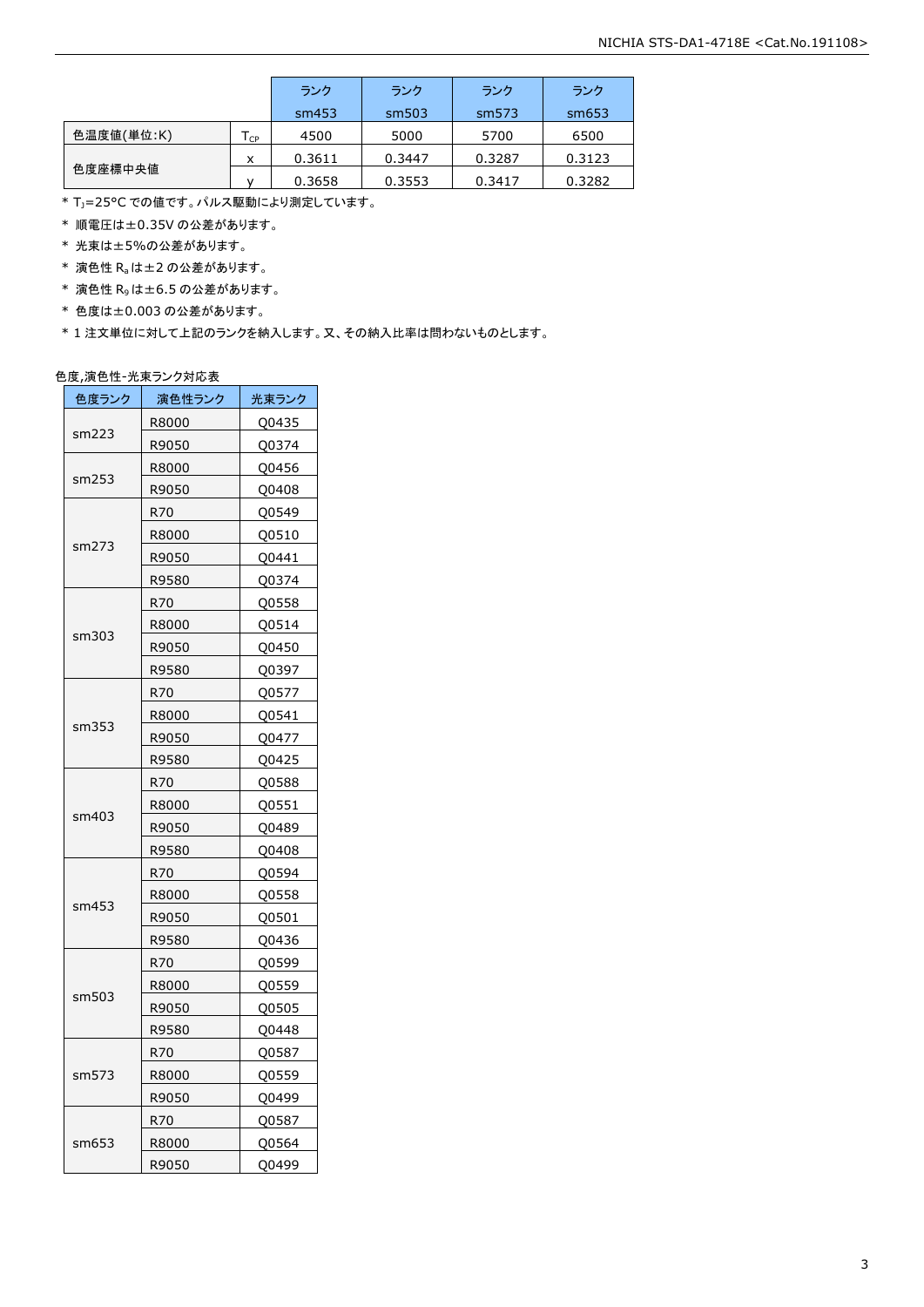色度図

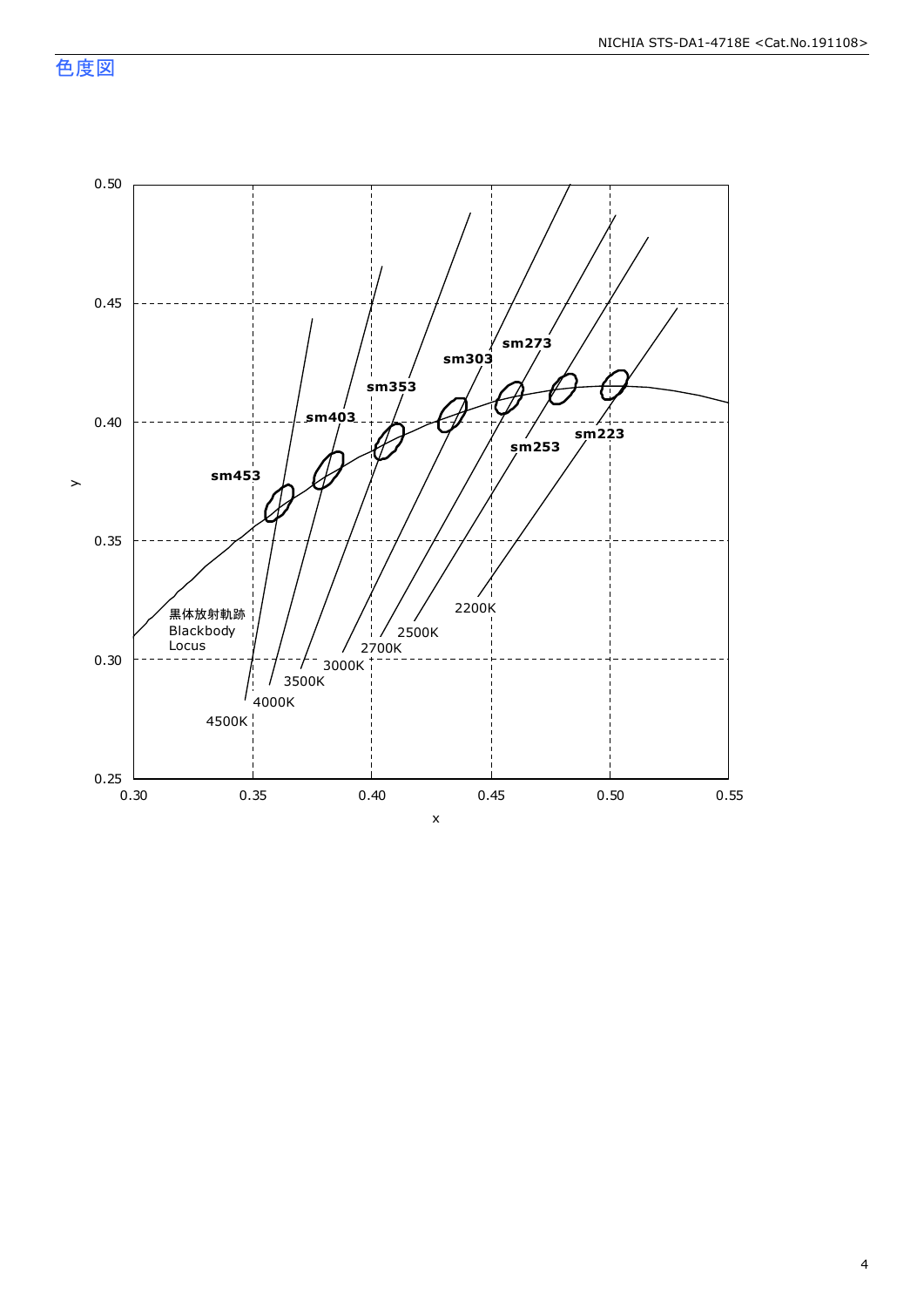色度図

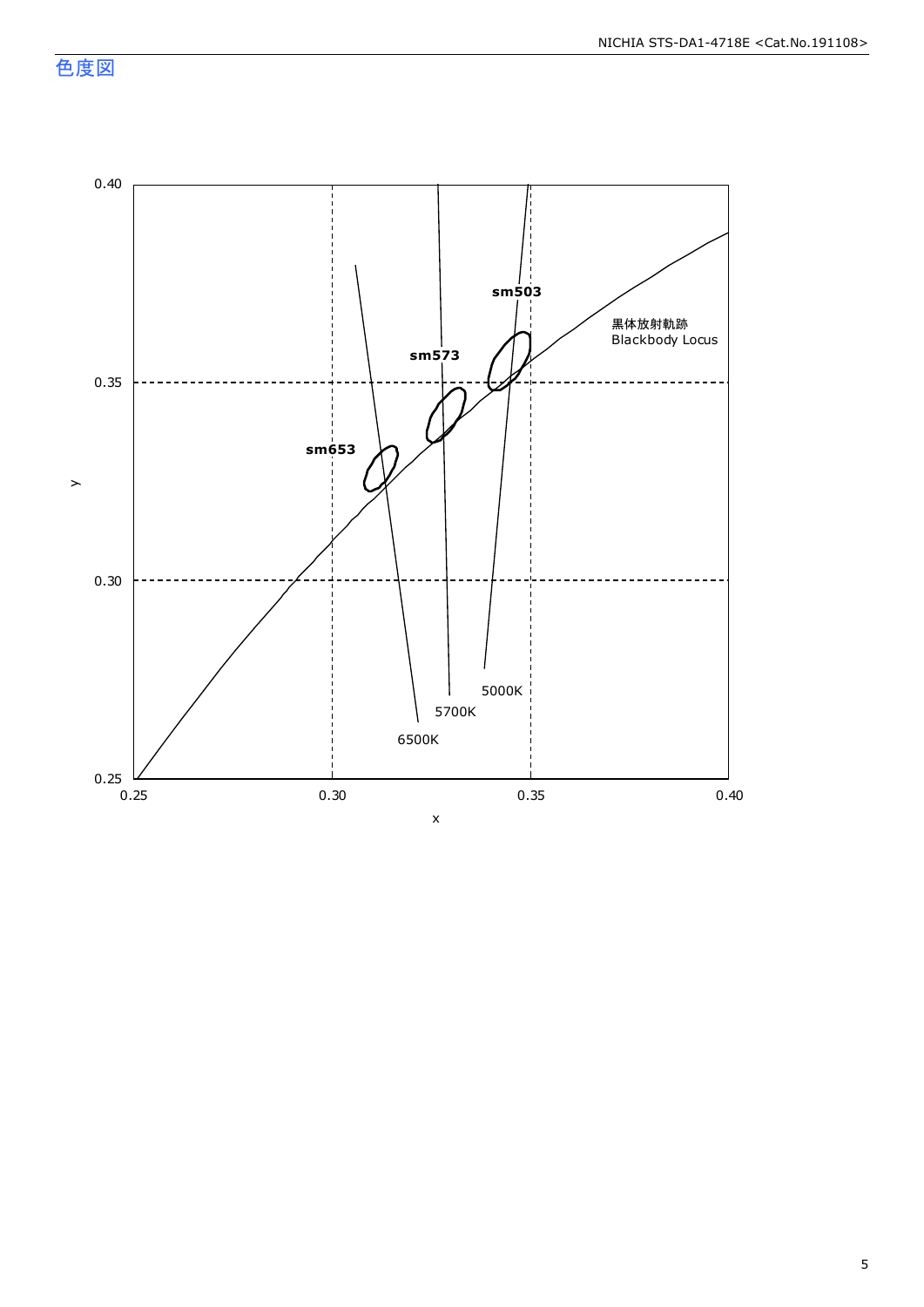## 外形寸法

(単位 Unit: mm) This product complies with RoHS Directive. \* 本製品はRoHS指令に適合しております。 (単位 Unit: mm, 公差 Tolerance: ±0.3) STS-DA7-11391A NVCWL024Z-V1 The dimension(s) in parentheses are for reference purposes. \* 括弧で囲まれた寸法は参考値です。 No. Part No.







| 項目 Item                                                  | 内容 Description                                                           |  |  |
|----------------------------------------------------------|--------------------------------------------------------------------------|--|--|
| パッケージ材質<br>Package Materials                             | セラミックス<br>Ceramics                                                       |  |  |
| 封止樹脂材質<br><b>Encapsulating Resin</b><br><b>Materials</b> | シリコーン樹脂<br>(拡散剤+蛍光体入り)<br>Silicone Resin<br>(with diffuser and phosphor) |  |  |
| 電極材質<br><b>Electrodes Materials</b>                      | 金メッキ<br>Au-plated                                                        |  |  |
| 質量<br>Weight                                             | 1.2q(TYP)                                                                |  |  |

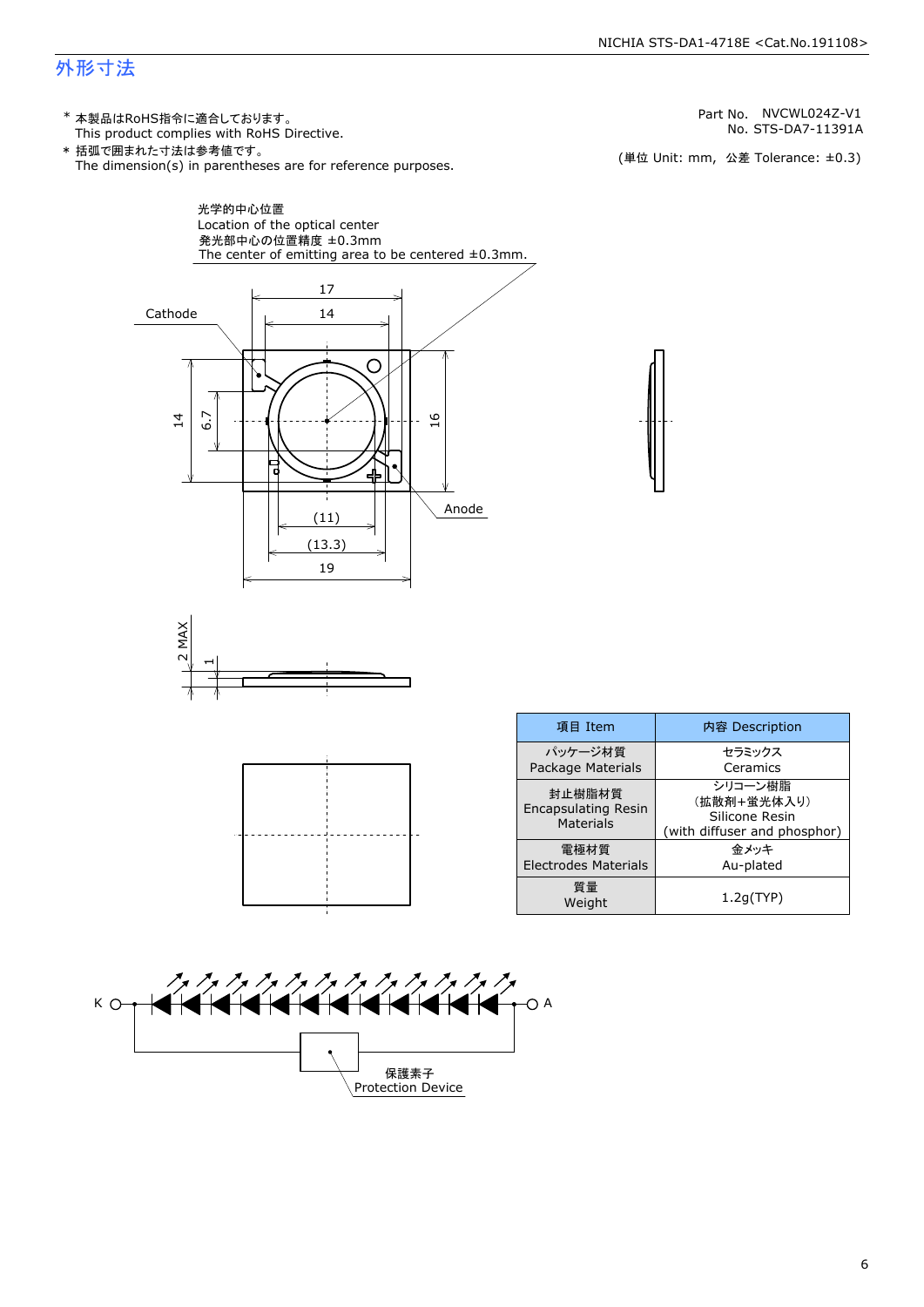## はんだ付け

#### ● 手はんだ推奨条件

| テ温度 | 380°C 以下 |
|-----|----------|
| .間  | 5 秒以内    |

\* 手はんだは 1 回までとして下さい。

- \* 本製品は、封止材料及び封止樹脂枠材料にシリコーン樹脂を用いているため、上面の封止部が柔らかく、力が加わると傷、欠け、剥がれ、製品の変形、 断線や信頼性に影響を及ぼす恐れがあります。封止部及び封止樹脂枠に圧力を加えないで下さい。
- \* 基本的にはんだの取り付け後の修正は行わないで下さい。やむをえず修正する場合は、事前に修正による特性の劣化のなきことを確認の上行って下さ い。
- \* はんだ付け時、加熱された状態で LED にストレスを加えないで下さい。
- \* 実装機を使用する場合は、本製品にあった吸着ノズルを選定下さい。発光面サイズより小径のノズルを使用しますと発光面を傷つけると共に LED が不灯 に至る可能性があります。
- \* フラックスを使用する場合はノンハロゲンタイプを推奨します。また LED に直接フラックスがかかるような工程設計は行わないで下さい。
- \* 端子電極にリード線をはんだ付けする際及びはんだ付け後は、リード線にテンションを加えないようにしてください。端子電極の破壊もしくは端子電極の密 着強度が低下する恐れがあります。
- \* 端子電極にリード線のはんだ付けを行う場合は、使用はんだやリード被覆線の種類によってその含有成分により、端子電極の密着強度が低下する場合 がありますので、事前に実際に使用する部材にてご確認をお願いします。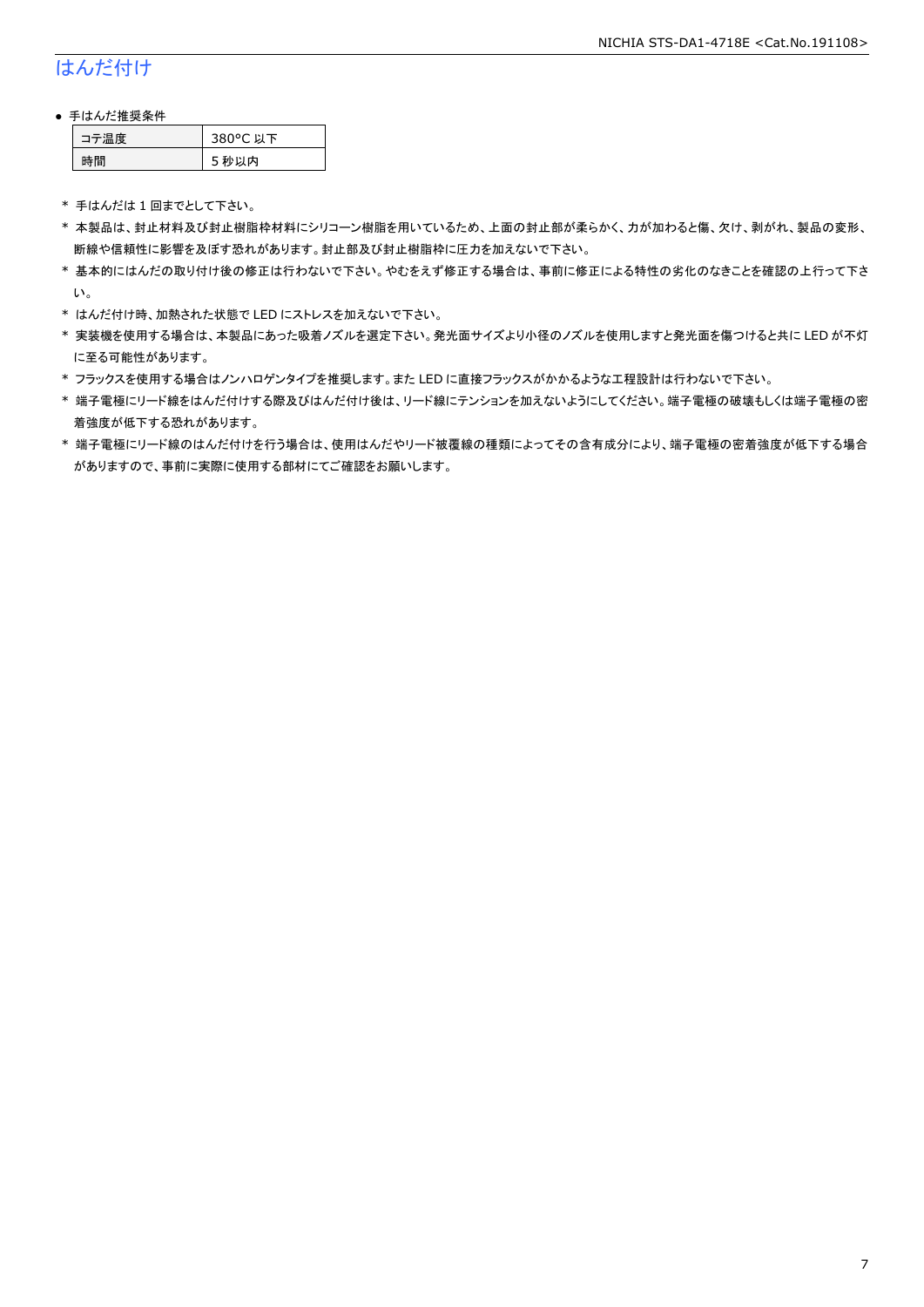## 梱包用トレイ

\* 数量は1トレイにつき 54個入りです。<br>Tray Size: 54pcs

\* 数量は1トレイにつき 54個入りです。<br>Tray Size: 54pcs<br>\* 寸法は参考です。<br>All dimensions shown are for reference only and are not guaranteed. \* づはは はいいい (単位 Unit: mm)<br>All dimensions shown are for reference only and are not guaranteed.



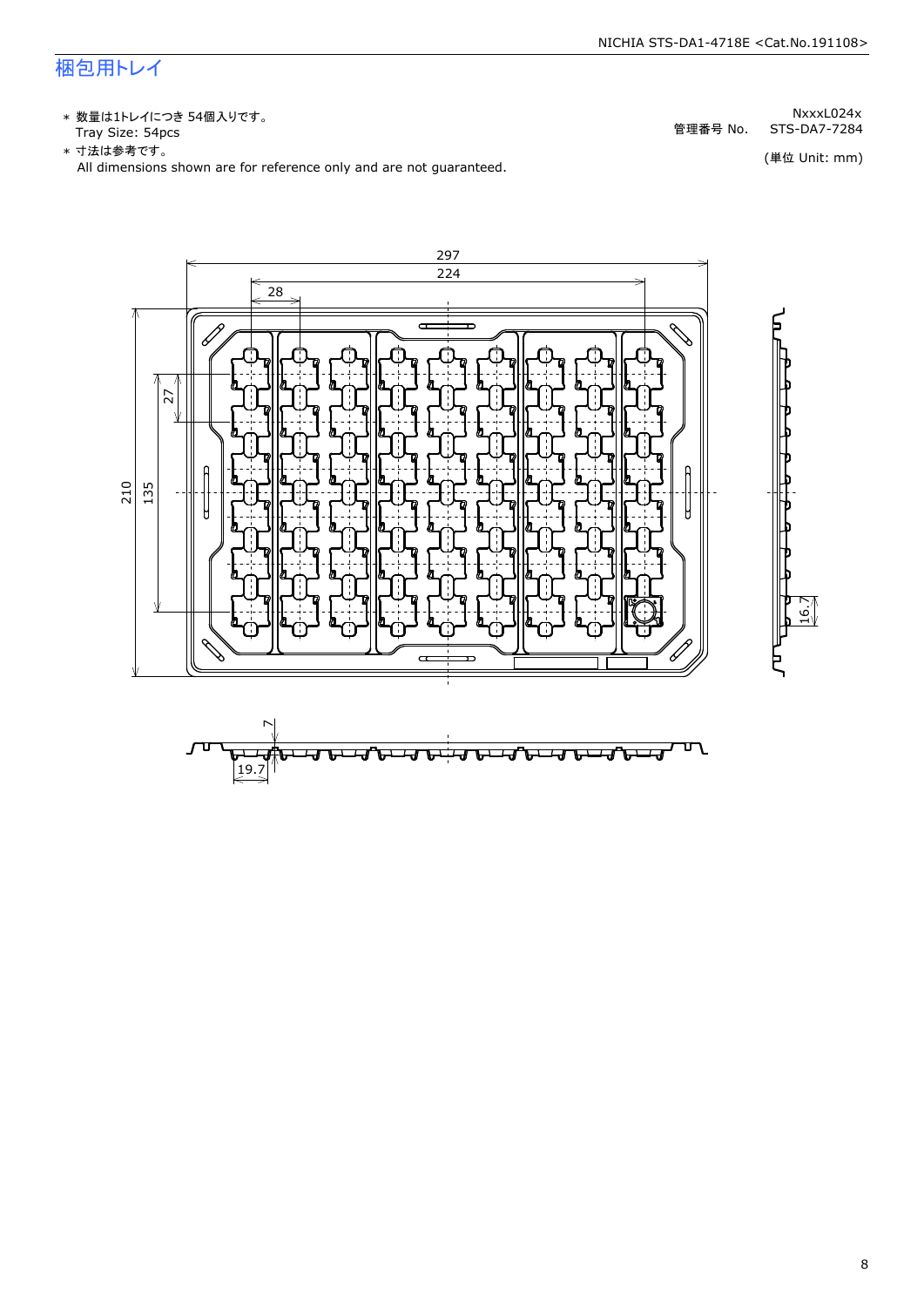## 梱包仕様

Trays are shipped with desiccants in heat-sealed moisture-proof bags. シリカゲルとともにトレイをアルミ防湿袋に入れ、熱シールにより封をします。



Part No. Nxxxxxxx<br>No. STS-DA7-5106D



Moisture-proof bags are packed in cardboard boxes with corrugated partitions. アルミ防湿袋を並べて入れ、ダンボールで仕切ります。





\* \*\*\*\*\*\*\* is the customer part number.<br>If not provided, it will not be indicated on the label.<br>客先型名が設定されていない場合は空白です。

For details, see "LOT NUMBERING CODE"<br>in this document.<br>ロット表記方法についてはロット番号の項を<br>参照して下さい。

- \* Products shipped on trays are packed in a moisture-proof bag.<br>They are shipped in cardboard boxes to protect them from external forces du<br>本製品はトレイに入れたのち、輸送の衝撃から保護するためダンボールで梱包します。<br>\* Do not drop or expose the box to exter Products shipped on trays are packed in a moisture-proof bag. They are shipped in cardboard boxes to protect them from external forces during transportation. 本製品はトレイに入れたのち、輸送の衝撃から保護するためダンボールで梱包します。
- Do not drop or expose the box to external forces as it may damage the products. \*
- 取り扱いに際して、落下させたり、強い衝撃を与えたりしますと、製品を損傷させる原因になりますので注意して下さい。 Do not expose to water. The box is not water-resistant. \*
- ダンボールには防水加工がされておりませんので、梱包箱が水に濡れないよう注意して下さい。 \*
- 輸送、運搬に際して弊社よりの梱包状態あるいは同等の梱包を行って下さい。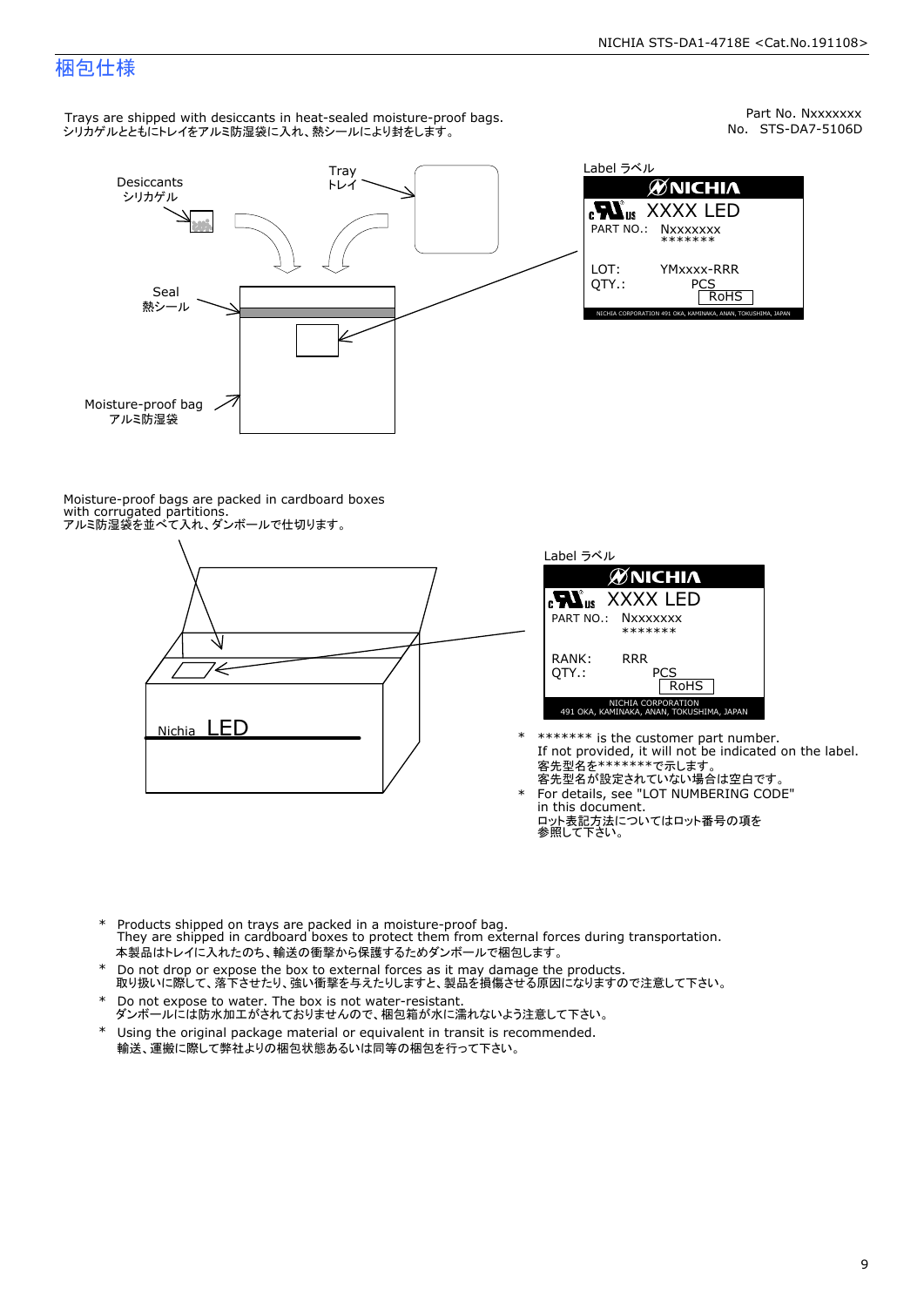## ロット番号

ロット番号は以下のように英数字で表記します。

- YMxxxx RRR
- Y 製造年

| 年    |   |
|------|---|
| 2018 | T |
| 2019 |   |
| 2020 | Κ |
| 2021 |   |
| 2022 | М |
| 2023 | Ν |

#### M - 製造月

| 月          | 月<br>M |    | М |
|------------|--------|----|---|
|            |        |    |   |
|            |        | 8  | ន |
| 3          | ₹      | 9  | q |
|            |        | 10 |   |
|            | 5      | 11 | R |
| $\epsilon$ | 6      | 12 |   |

xxxx-当社管理番号

RRR-色度ランク、光束ランク、演色性ランク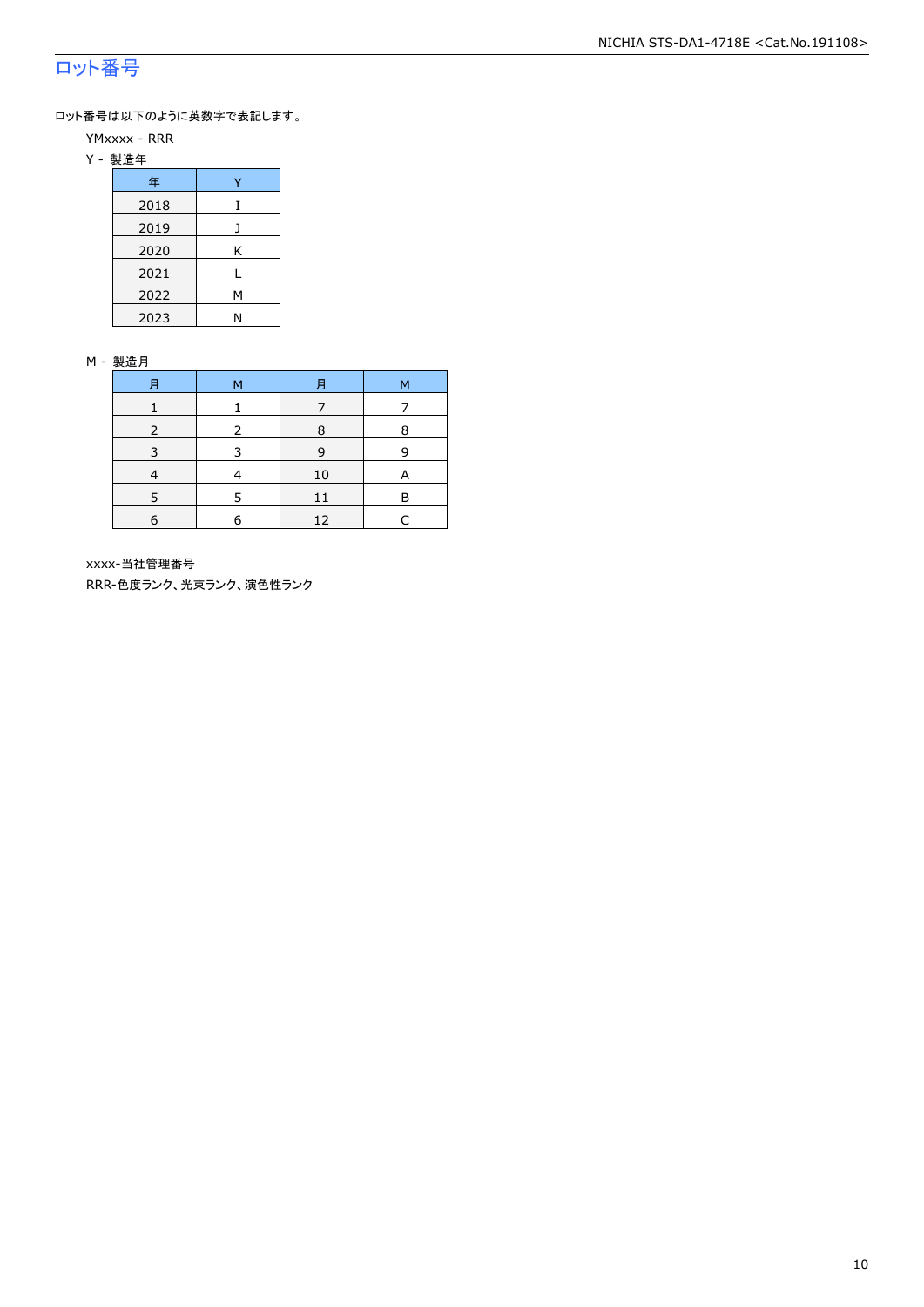ディレーティング特性

NVCWL024Z-V1 管理番号 No. STS-DA7-11395A



Duty Ratio(%)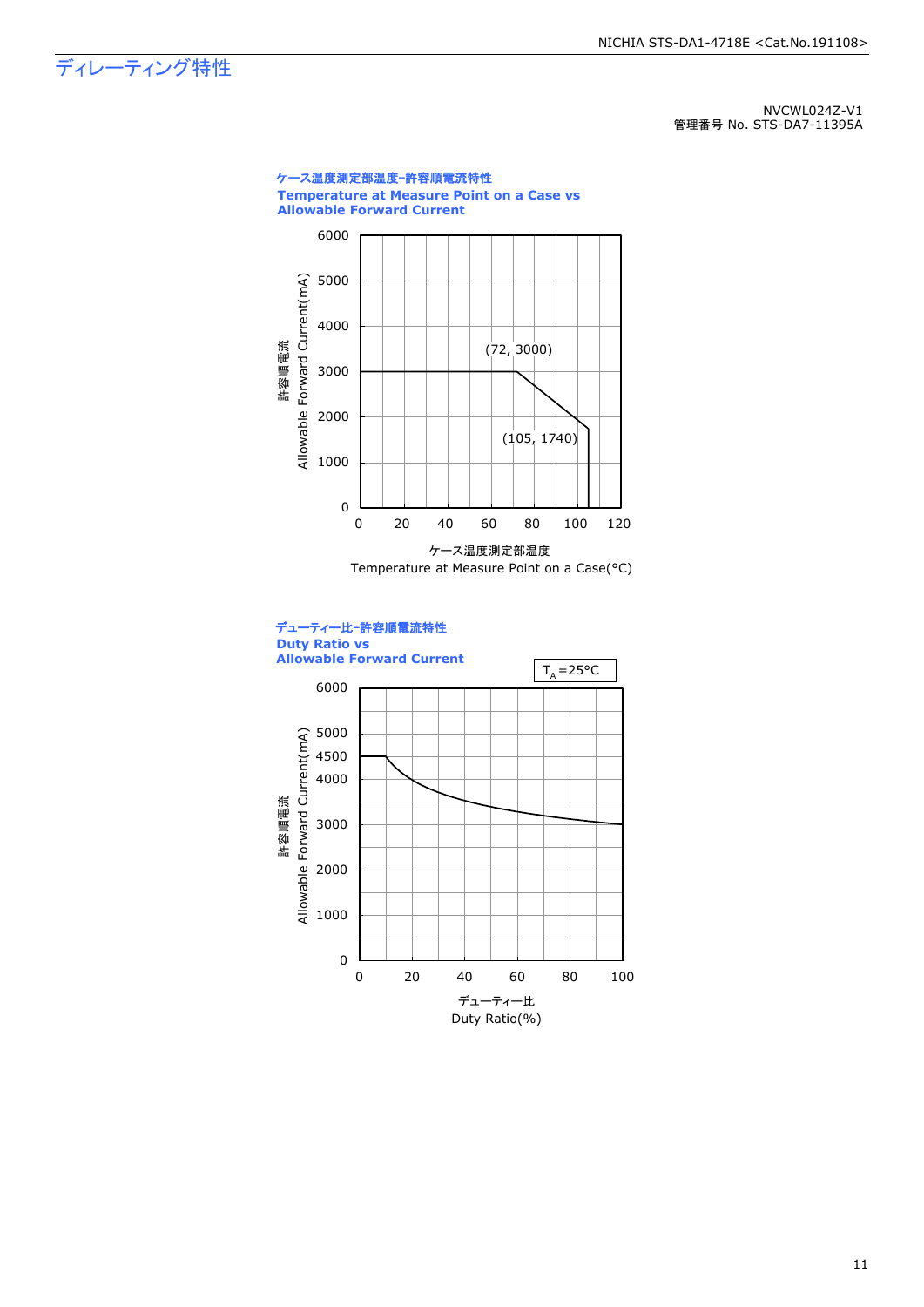\* 本特性は参考です。 All characteristics shown are for reference only and are not guaranteed.

NVCWL024Z-V1 管理番号 No. STS-DA7-12175

\* パルス駆動により測定しています。 The following graphs show the characteristics measured in pulse mode.





\* 本特性は演色性ランクR70に対応しています。

The graphs above show the characteristics for R70 LEDs of this product.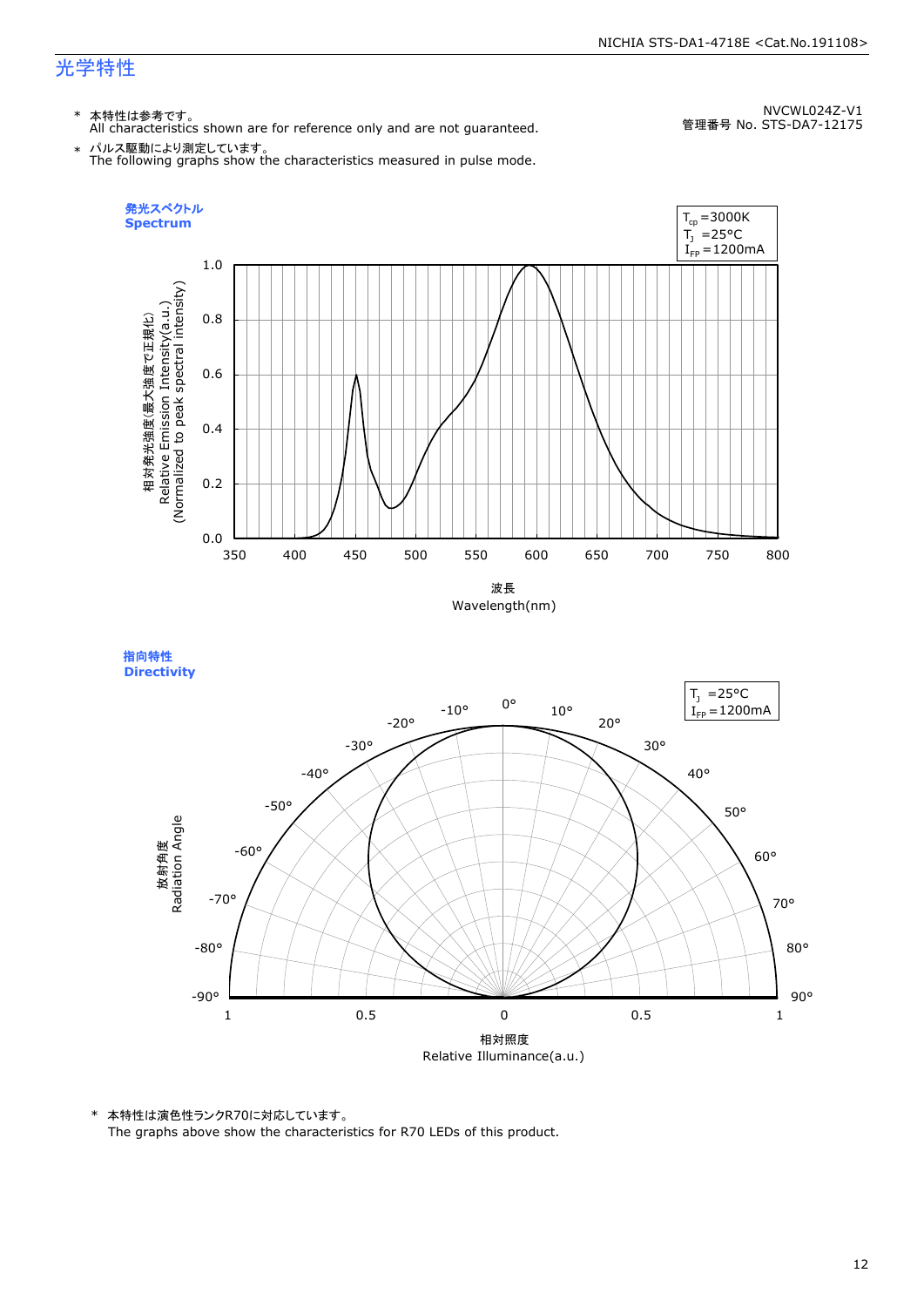\* 本特性は参考です。 All characteristics shown are for reference only and are not guaranteed.

NVCWL024Z-V1 管理番号 No. STS-DA7-11913A

\* パルス駆動により測定しています。 The following graphs show the characteristics measured in pulse mode.





\* 本特性は演色性ランクR8000に対応しています。 The graphs above show the characteristics for R8000 LEDs of this product.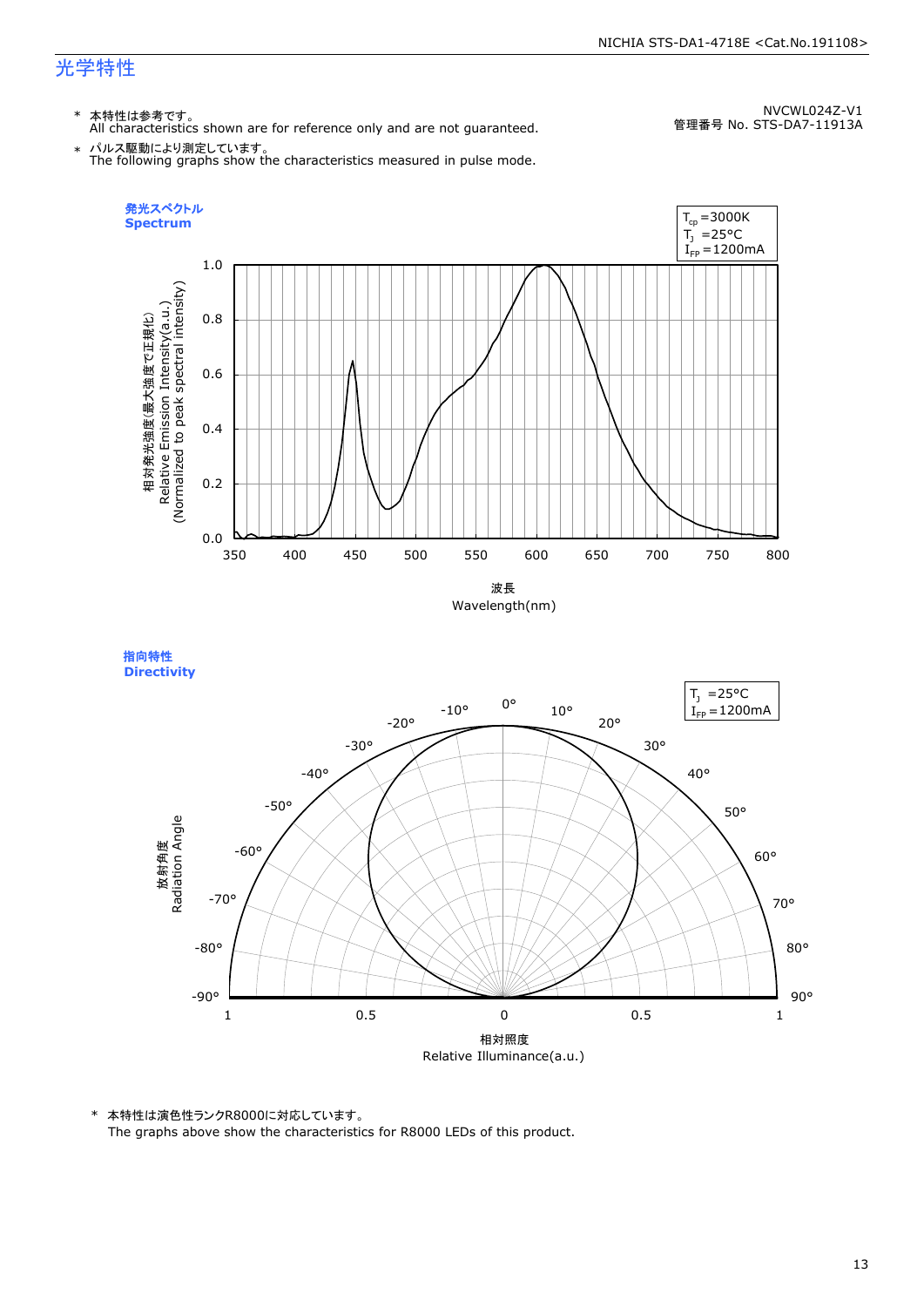\* 本特性は参考です。 All characteristics shown are for reference only and are not guaranteed.

NVCWL024Z-V1 管理番号 No. STS-DA7-11392A

\* パルス駆動により測定しています。 The following graphs show the characteristics measured in pulse mode.







\* 本特性は演色性ランクR9050に対応しています。 The graphs above show the characteristics for R9050 LEDs of this product.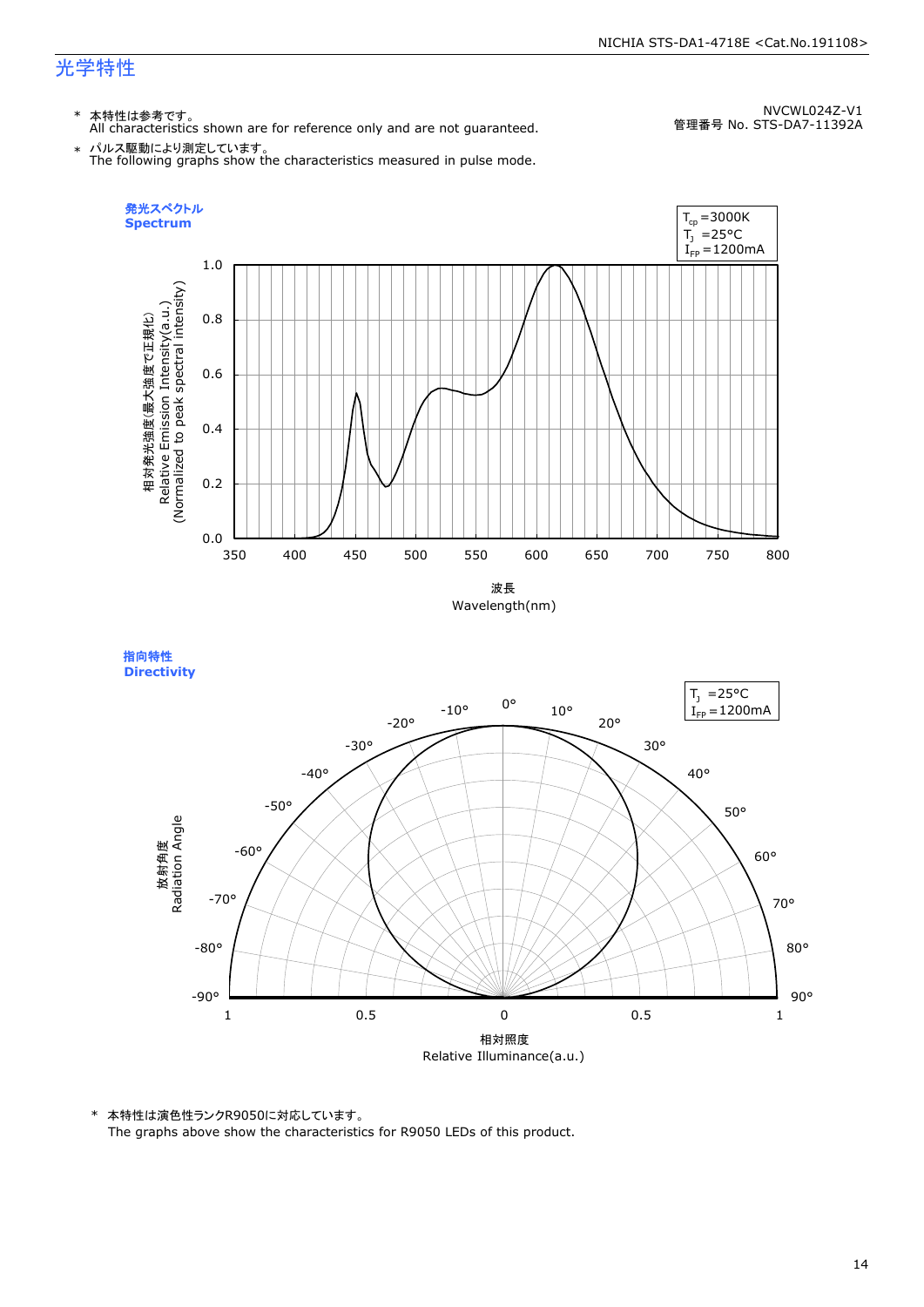#### NICHIA STS-DA1-4718E <Cat.No.191108>

## 光学特性

**Spectrum**

Relative Emission Intensity(a.u.)

\* All characteristics shown are for reference only and are not guaranteed. 本特性は参考です。

#### Part No. NVCWL024Z-V1 No. STS-DA7-15987

- \* The following graphs show the characteristics measured in pulse mode. パルス駆動により測定しています。
	- $T_{cp} = 3000K$ 発光スペクトル  $T_1$  = 25°C  $I_{FP} = 1200$ mA 1.0 Relative Emission Intensity(a.u.)<br>(Normalized to peak spectral intensity)<br>相対発光強度(最大強度で正規化) (Normalized to peak spectral intensity) 0.8 相対発光強度(最大強度で正規化) 0.6 0.4 0.2



350 400 450 500 550 600 650 700 750 800

**Directivity**  指向特性

0.0



\* The graphs above show the characteristics for R9580 LEDs of this product. 本特性は演色性ランクR9580に対応しています。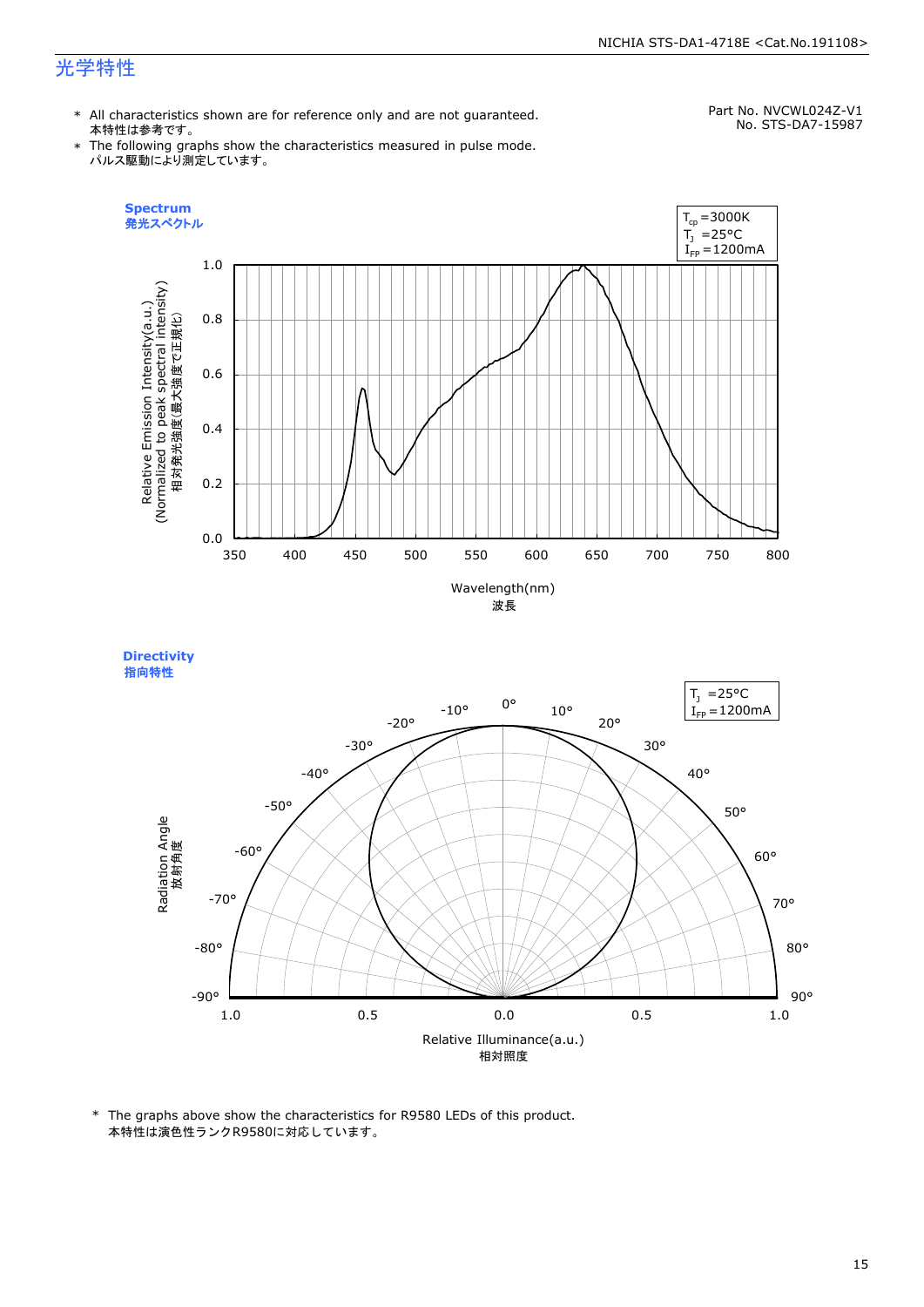\* 本特性は参考です。 All characteristics shown are for reference only and are not guaranteed.

NVCWL024Z-V1 管理番号 No. STS-DA7-12177

\* パルス駆動により測定しています。 The following graphs show the characteristics measured in pulse mode.



指向特性 **Directivity** 



\* 本特性は演色性ランクR70に対応しています。

The graphs above show the characteristics for R70 LEDs of this product.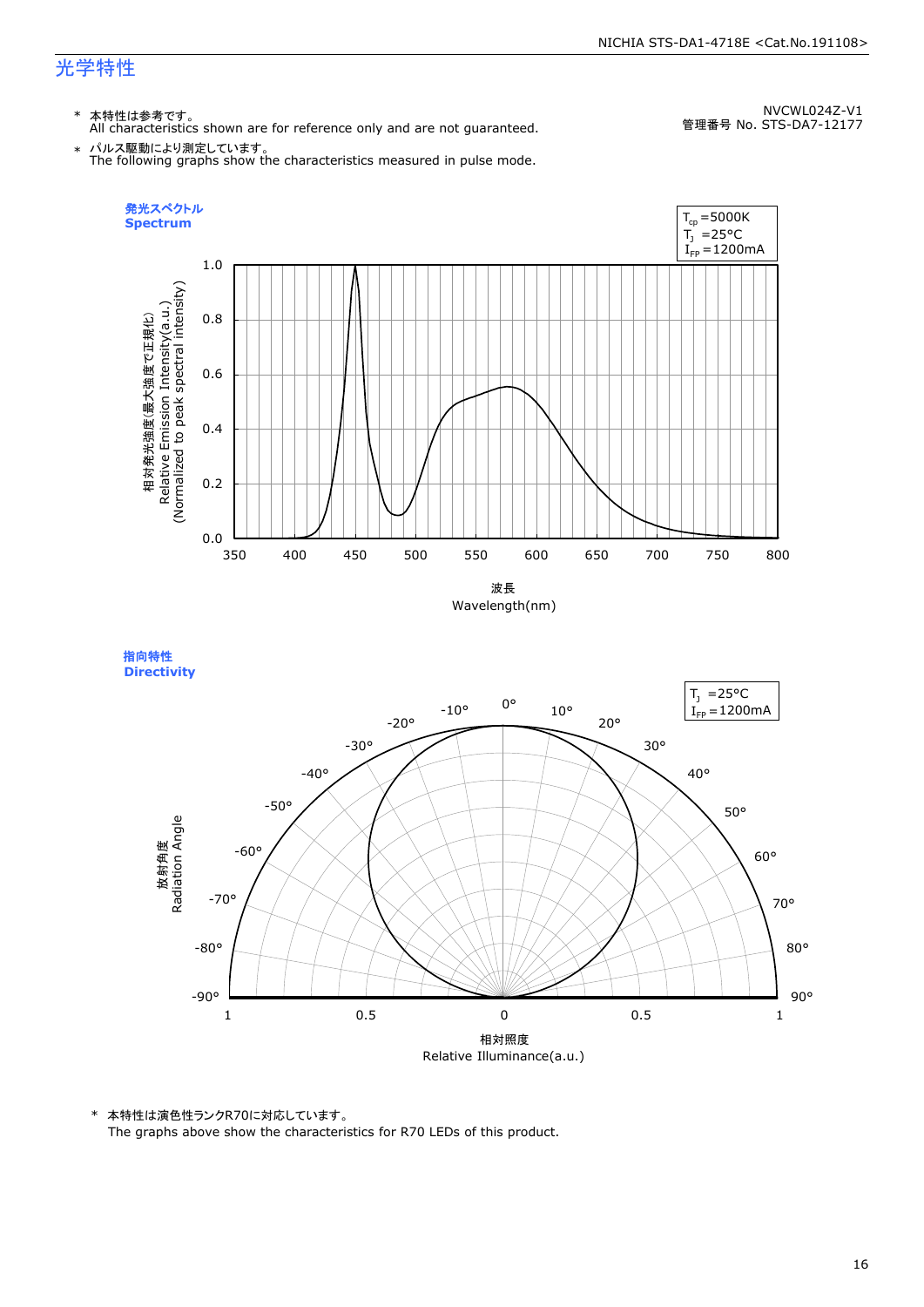\* 本特性は参考です。 All characteristics shown are for reference only and are not guaranteed.

NVCWL024Z-V1 管理番号 No. STS-DA7-11914A

\* パルス駆動により測定しています。 The following graphs show the characteristics measured in pulse mode.







\* 本特性は演色性ランクR8000に対応しています。 The graphs above show the characteristics for R8000 LEDs of this product.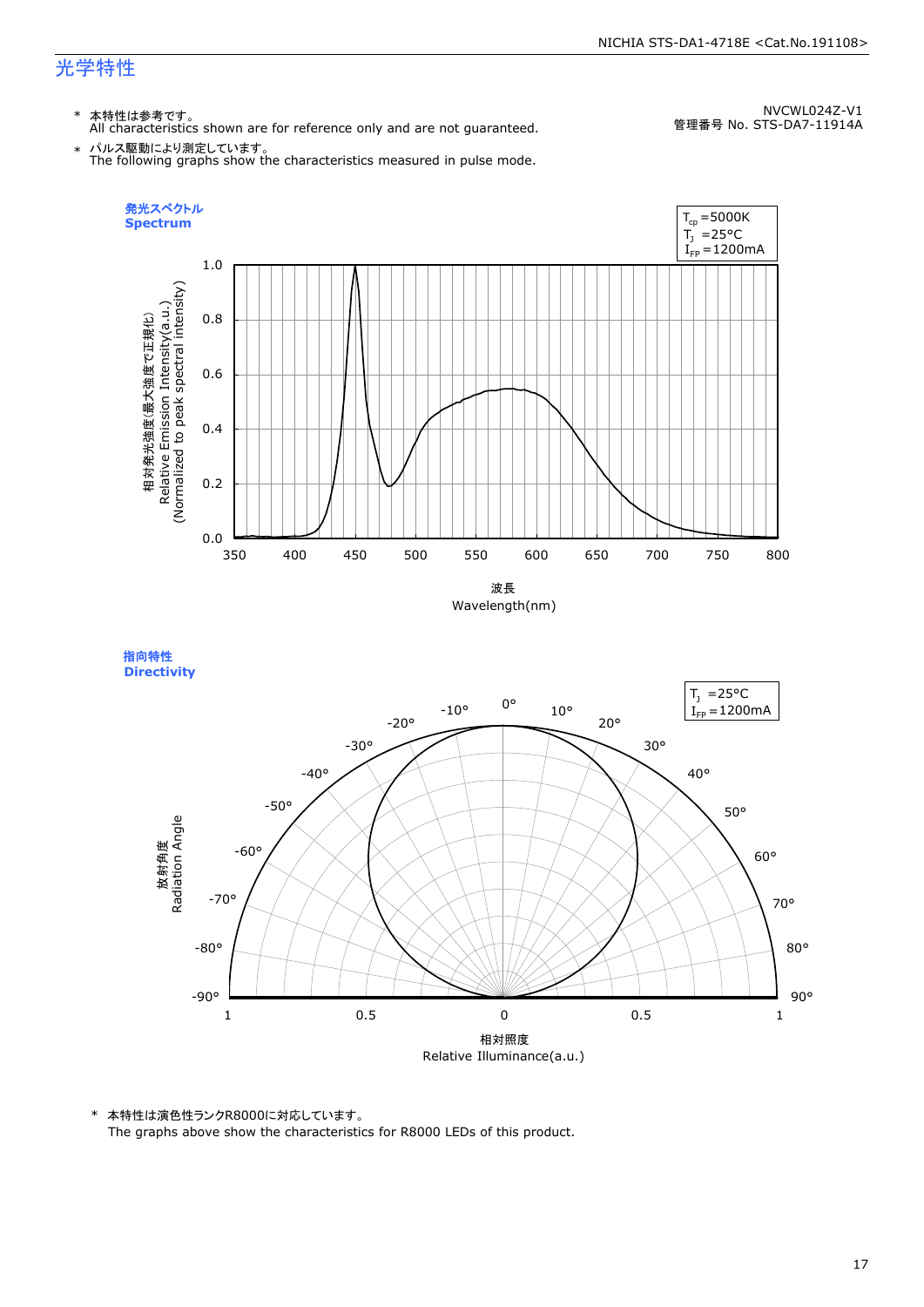\* 本特性は参考です。 All characteristics shown are for reference only and are not guaranteed.

NVCWL024Z-V1 管理番号 No. STS-DA7-11915A

\* パルス駆動により測定しています。 The following graphs show the characteristics measured in pulse mode.







\* 本特性は演色性ランクR9050に対応しています。 The graphs above show the characteristics for R9050 LEDs of this product.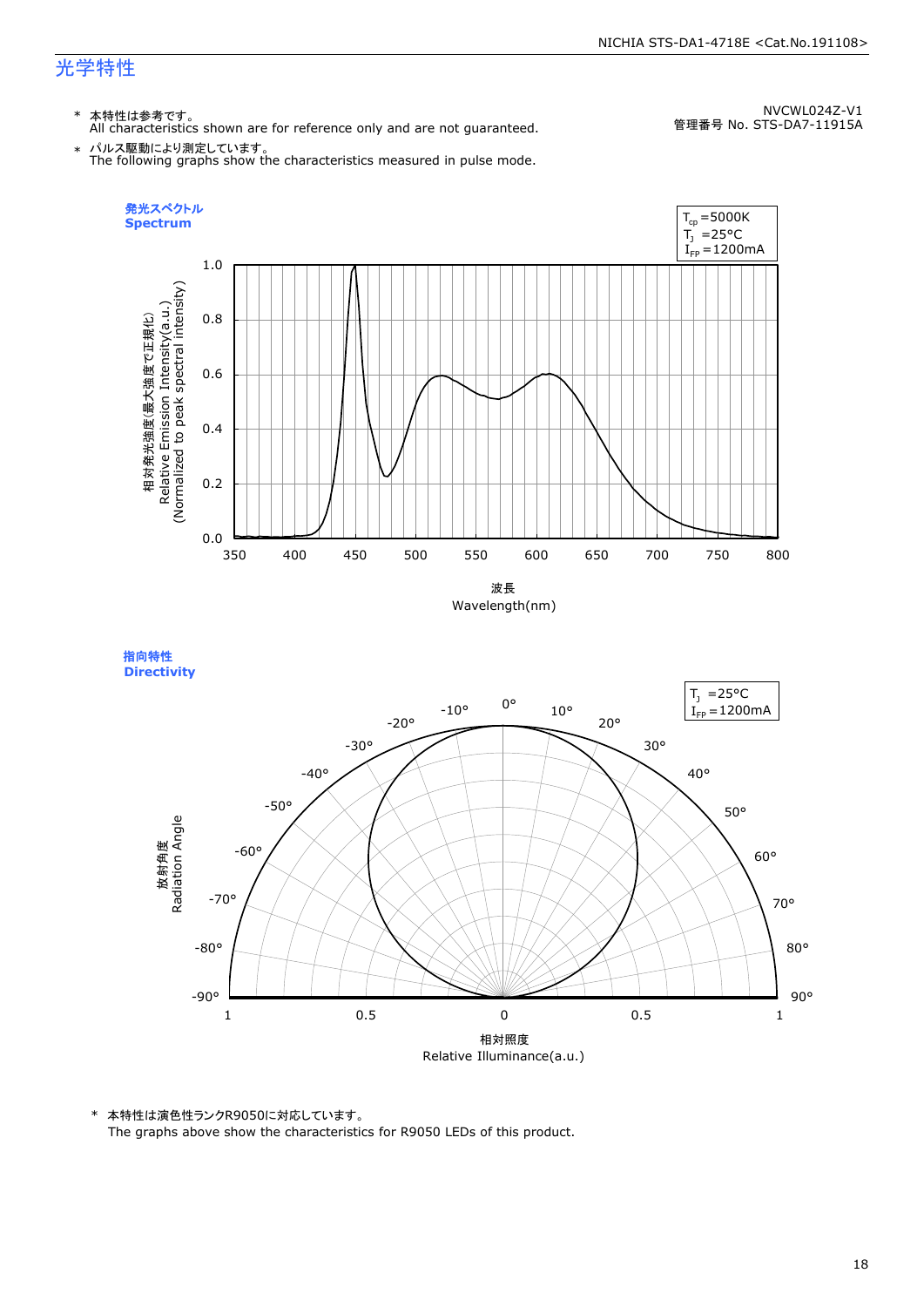#### NICHIA STS-DA1-4718E <Cat.No.191108>

## 光学特性

\* All characteristics shown are for reference only and are not guaranteed. 本特性は参考です。

Part No. NVCWL024Z-V1 No. STS-DA7-15988

\* The following graphs show the characteristics measured in pulse mode. パルス駆動により測定しています。



**Directivity**  指向特性



\* The graphs above show the characteristics for R9580 LEDs of this product. 本特性は演色性ランクR9580に対応しています。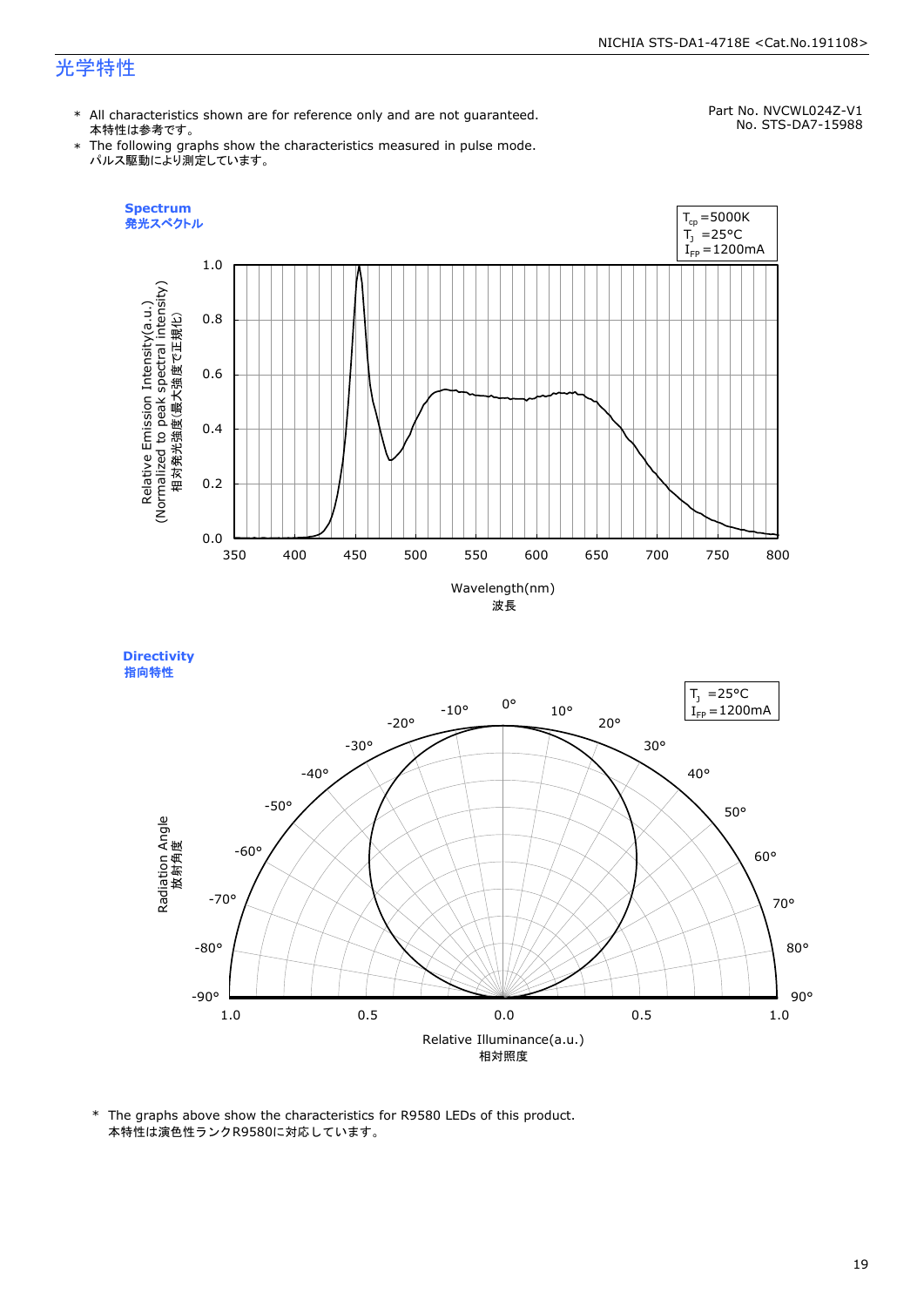\* 本特性は参考です。

All characteristics shown are for reference only and are not guaranteed. パルス駆動により測定しています。

NVCWL024Z-V1 管理番号 No. STS-DA7-12179



\* 本特性は色度ランクsm27x、sm30x、sm35x、sm40x、sm45x(ランク座標範囲内の特別ランクを含む)、 演色性ランクR70に対応しています。 The graphs above show the characteristics for sm27x, sm30x, sm35x, sm40x, sm45x,

R70 LEDs, including sub-bins, of this product.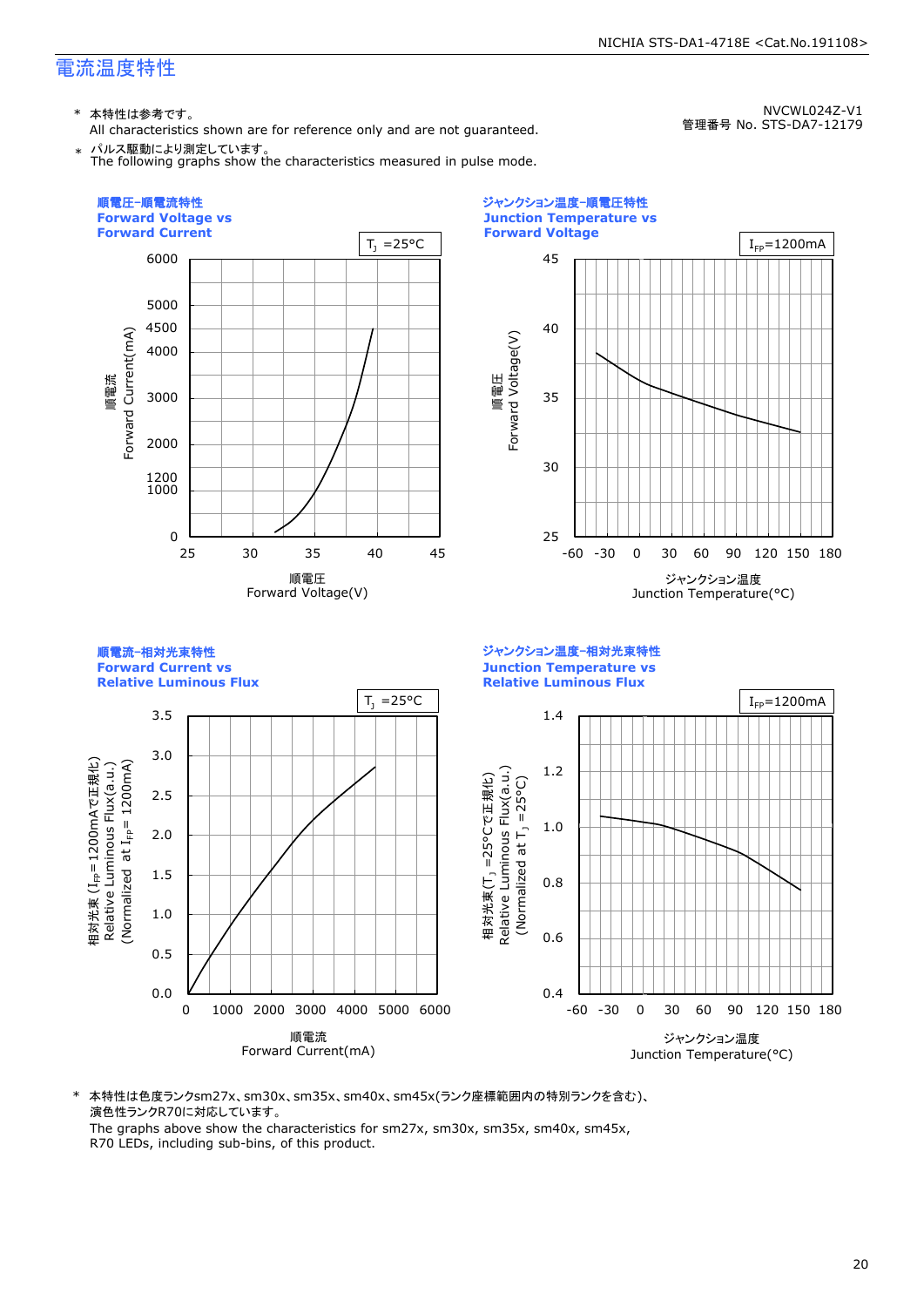\* 本特性は参考です。

All characteristics shown are for reference only and are not guaranteed. パルス駆動により測定しています。 The following graphs show the characteristics measured in pulse mode.

NVCWL024Z-V1 管理番号 No. STS-DA7-11916A



順電流 Forward Current(mA)



\* 本特性は色度ランクsm22x, sm25x, sm27x、sm30x、sm35x、sm40x、sm45x(ランク座標範囲内の特別ランクを含む)、 演色性ランクR8000に対応しています。

The graphs above show the characteristics for sm22x, sm25x, sm27x, sm30x, sm35x, sm40x, sm45x, R8000 LEDs, including sub-bins, of this product.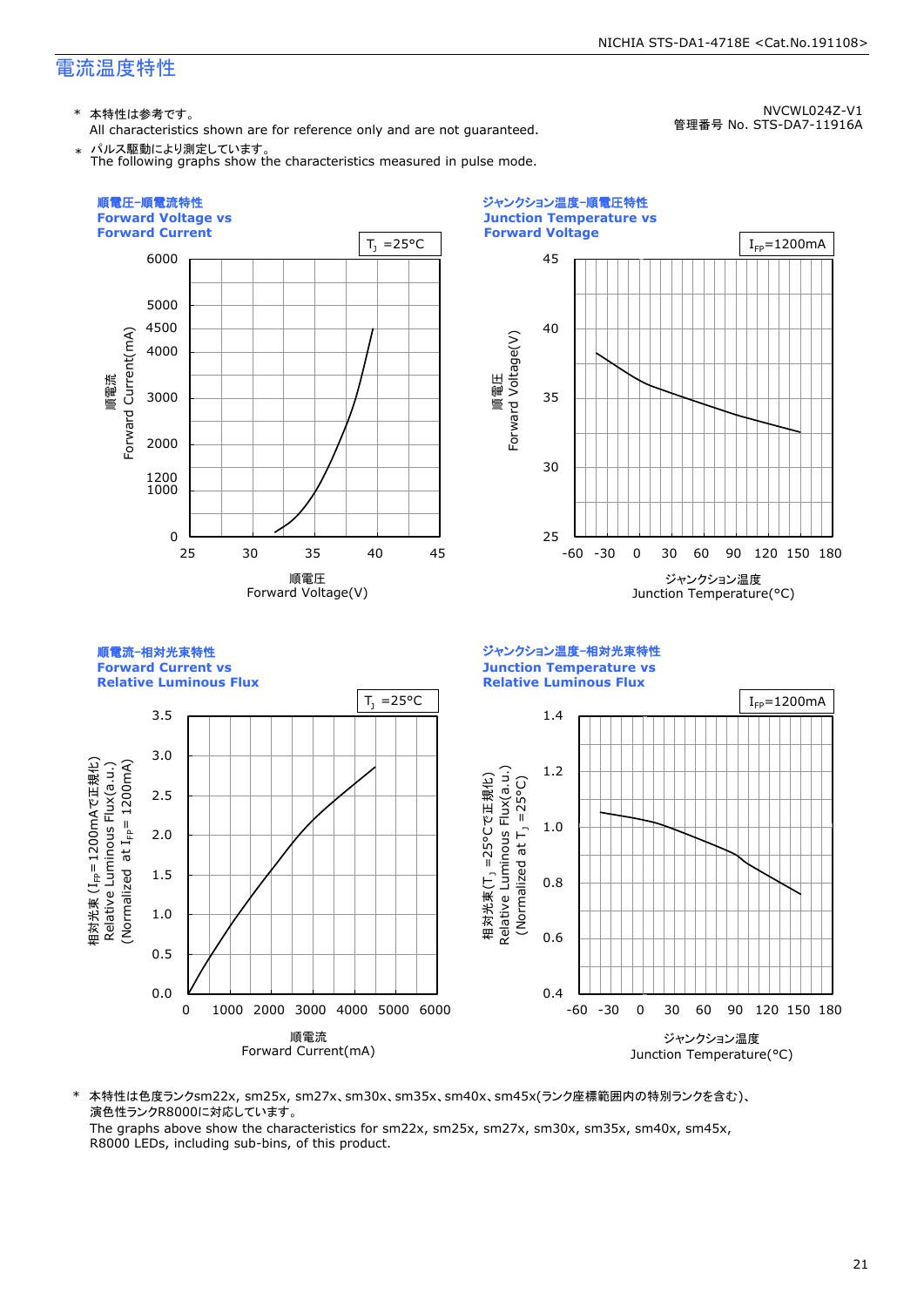\* 本特性は参考です。

All characteristics shown are for reference only and are not guaranteed. パルス駆動により測定しています。

The following graphs show the characteristics measured in pulse mode.

NVCWL024Z-V1 管理番号 No. STS-DA7-11393A



\* 本特性は色度ランクsm22x, sm25x, sm27x、sm30x、sm35x、sm40x、sm45x(ランク座標範囲内の特別ランクを含む)、 演色性ランクR9050に対応しています。

The graphs above show the characteristics for sm22x, sm25x, sm27x, sm30x, sm35x, sm40x, sm45x, R9050 LEDs, including sub-bins, of this product.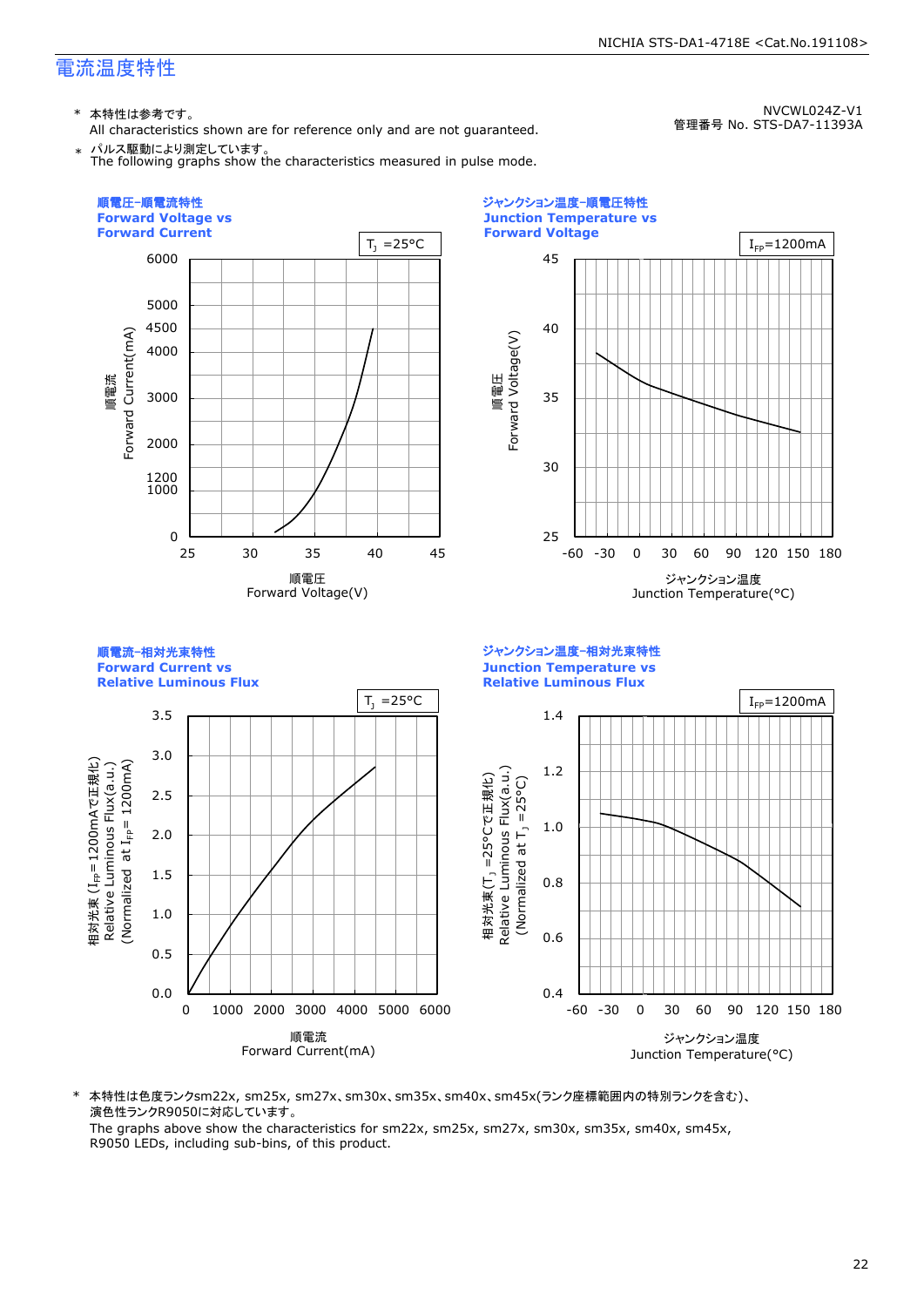\* All characteristics shown are for reference only and are not guaranteed. 本特性は参考です。

Part No. NVCWL024Z-V1 No. STS-DA7-15989

\* The following graphs show the characteristics measured in pulse mode. パルス駆動により測定しています。



本特性は色温度2700K~4500K、演色性ランクR9580に対応しています。 \* The graphs above show the characteristics for 2700K~4500K, R9580 LEDs of this product.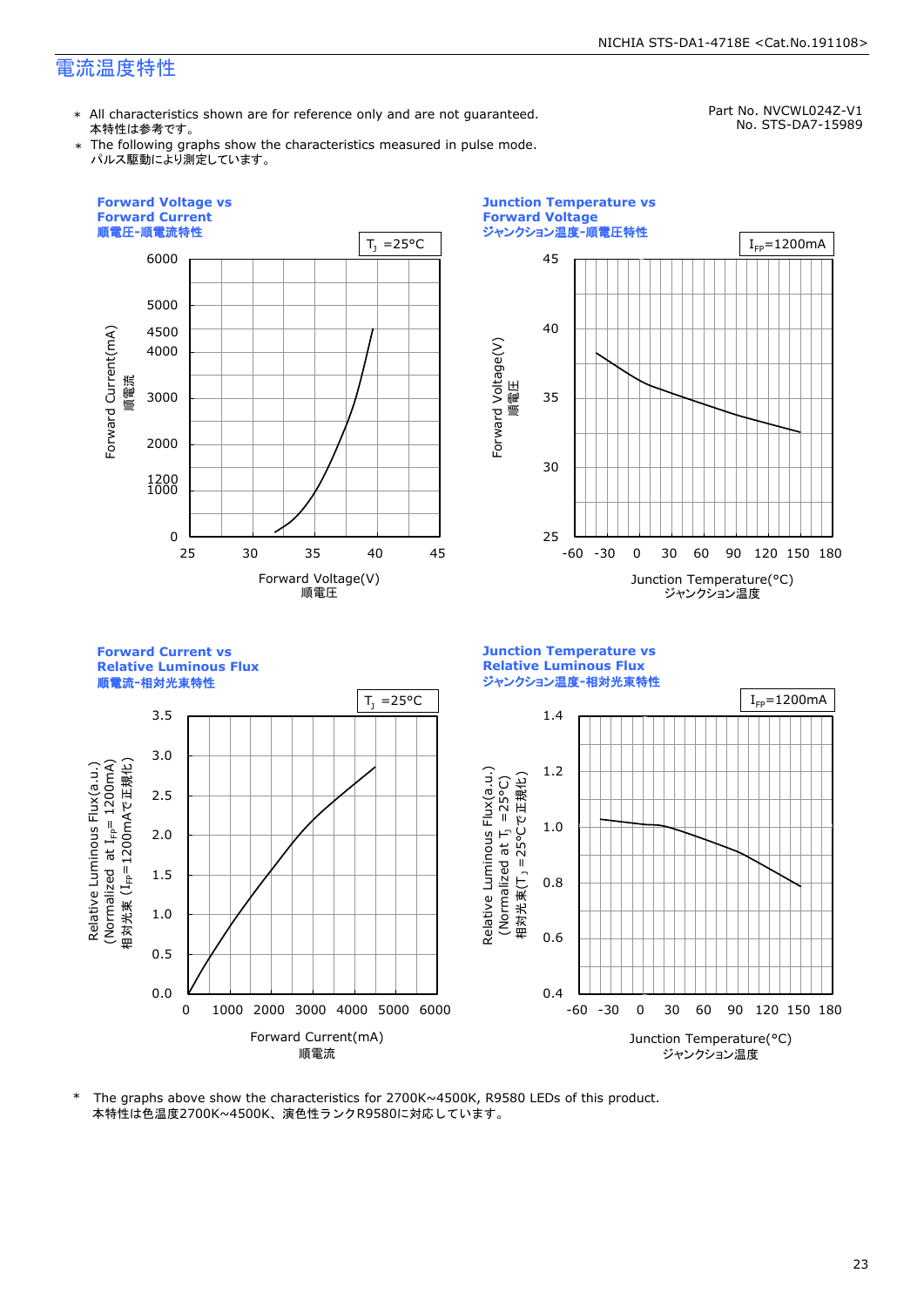NVCWL024Z-V1

管理番号 No. STS-DA7-12181

\* 本特性は参考です。

All characteristics shown are for reference only and are not guaranteed. \* パルス駆動により測定しています。

The following graphs show the characteristics measured in pulse mode.

25 30 35 40 45 -60 -30 0 30 60 90 120 150 180 0.4 0.6 0.8 1.0 1.2 1.4 -60 -30 0 30 60 90 120 150 180 0 1000 2000 3000 4000 5000 6000 25 30 35 40 45 1200 4500 ジャンクション温度-相対光束特性 **Junction Temperature vs Relative Luminous Flux** 順電流<br>Forward Current(mA) Forward Current(mA) 0.0 0.5 1.0 1.5 2.0 2.5 3.0 3.5 0 1000 2000 3000 4000 5000 6000 順電流-相対光束特性 **Forward Current vs Relative Luminous Flux** 順電流 Forward Current(mA) 順電圧-順電流特性 **Forward Voltage vs Forward Current** ジャンクション温度-順電圧特性 **Junction Temperature vs Forward Voltage** 順電圧 Forward Voltage(V) 順電圧<br>Forward Voltage(V) Forward Voltage(V) ジャンクション温度 Junction Temperature(°C) ジャンクション温度  $T_1 = 25^{\circ}C$  $T_1 = 25^{\circ}C$  |  $I_{\text{FP}} = 1200 \text{mA}$  $I_{FD}$ =1200mA 相対光束(T<sub>,</sub>=25°Cで正規化) Relative Luminous Flux(a.u.) (Normalized at  $T_1$  =25°C) — Relative Luminous Flux(a.u.) 相対光束<br>Dalativ. (Normalized 1200mA) 1200mAで正規化) (I<sub>FP</sub>=1200m<br>Luminous<br>ized at I<sub>FP</sub>=

\* 本特性は色度ランクsm50x、sm57x、sm65x(ランク座標範囲内の特別ランクを含む)、演色性ランクR70に対応しています。 The graphs above show the characteristics for sm50x, sm57x, sm65x, R70 LEDs, including sub-bins, of this product.

Junction Temperature(°C)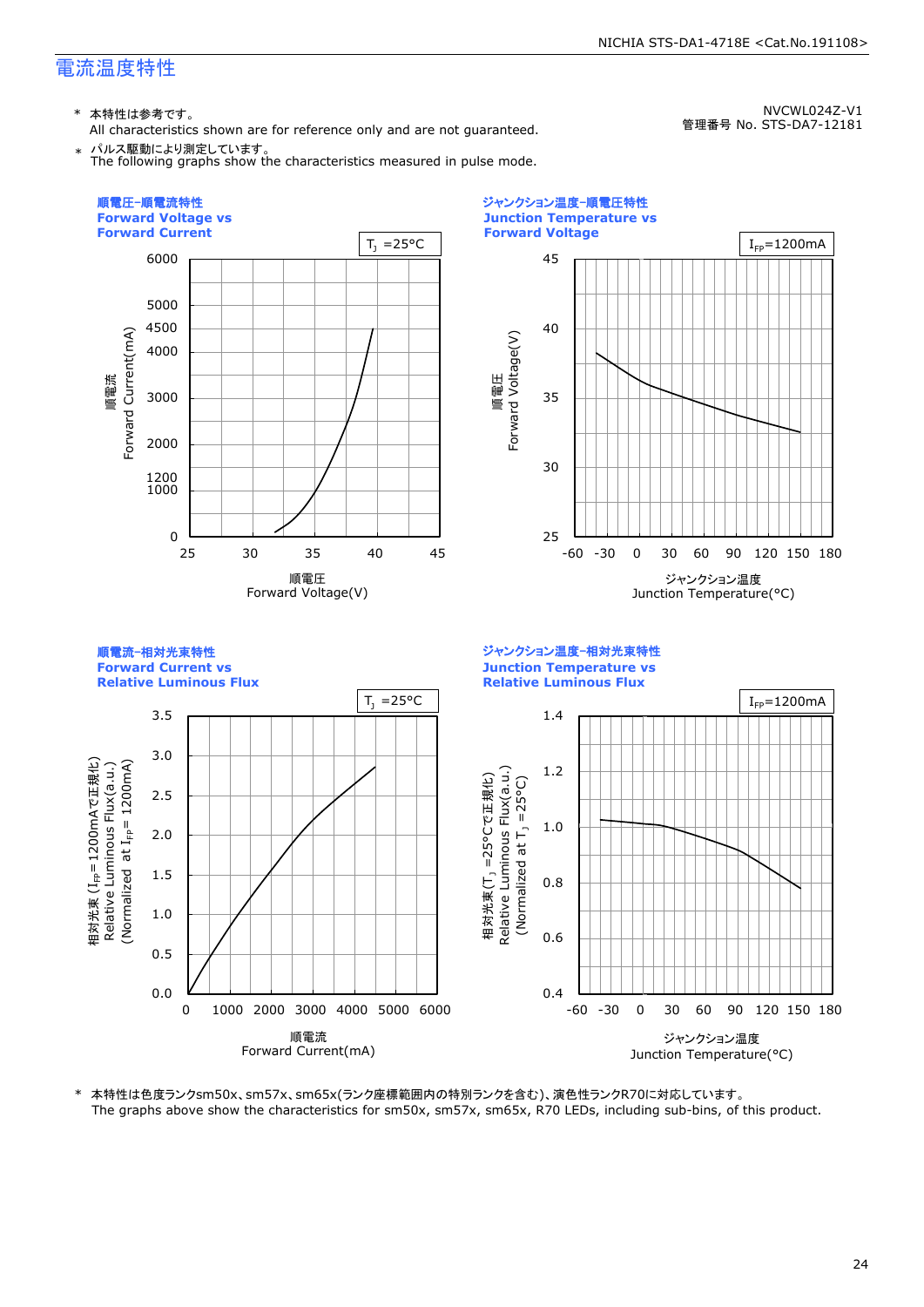\* 本特性は参考です。

All characteristics shown are for reference only and are not guaranteed. \* パルス駆動により測定しています。

The following graphs show the characteristics measured in pulse mode.

NVCWL024Z-V1 管理番号 No. STS-DA7-11917A



\* 本特性は色度ランクsm50x、sm57x、sm65x(ランク座標範囲内の特別ランクを含む)、演色性ランクR8000に対応しています。 The graphs above show the characteristics for sm50x, sm57x, sm65x, R8000 LEDs, including sub-bins, of this product.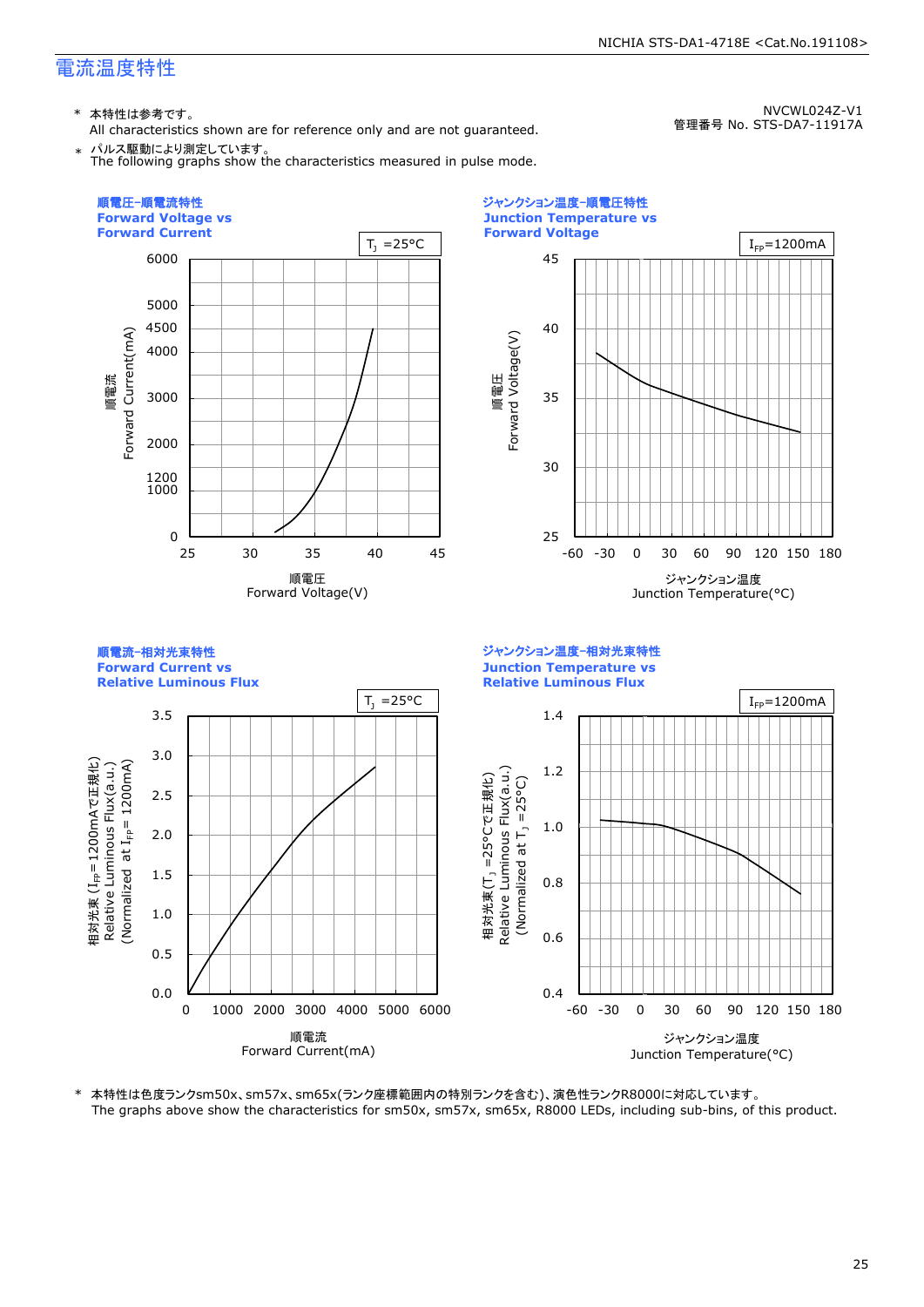\* 本特性は参考です。

All characteristics shown are for reference only and are not guaranteed. \* パルス駆動により測定しています。

The following graphs show the characteristics measured in pulse mode.

NVCWL024Z-V1 管理番号 No. STS-DA7-11918A



\* 本特性は色度ランクsm50x、sm57x、sm65x(ランク座標範囲内の特別ランクを含む)、演色性ランクR9050に対応しています。 The graphs above show the characteristics for sm50x, sm57x, sm65x, R9050 LEDs, including sub-bins, of this product.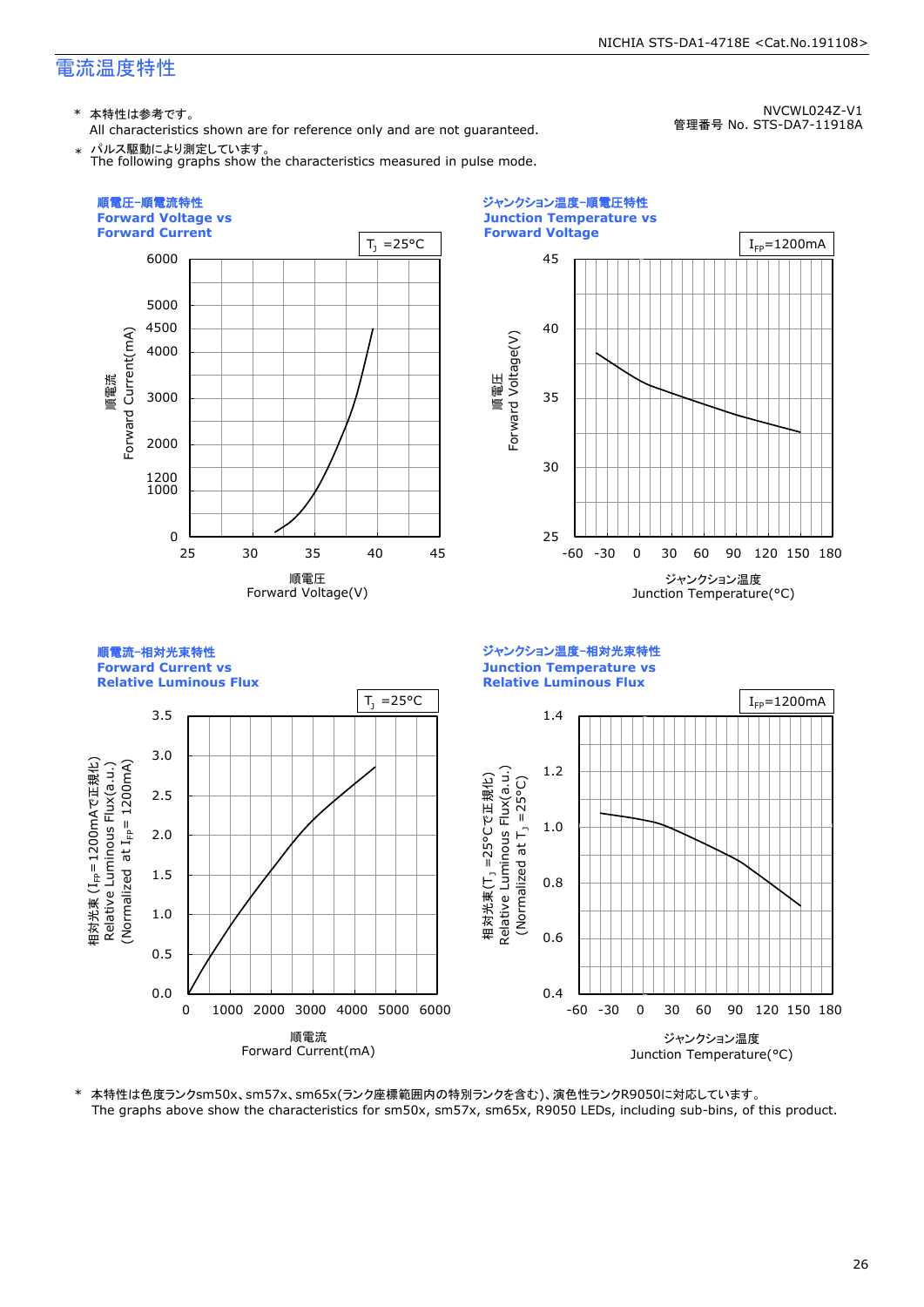\* All characteristics shown are for reference only and are not guaranteed. 本特性は参考です。

Part No. NVCWL024Z-V1 No. STS-DA7-15990

\* The following graphs show the characteristics measured in pulse mode. パルス駆動により測定しています。



\* The graphs above show the characteristics for sm50x, R9580 LEDs, including sub-bins, of this product. 本特性は色度ランクsm50x(ランク座標範囲内の特別ランクを含む)、演色性ランクR9580に対応しています。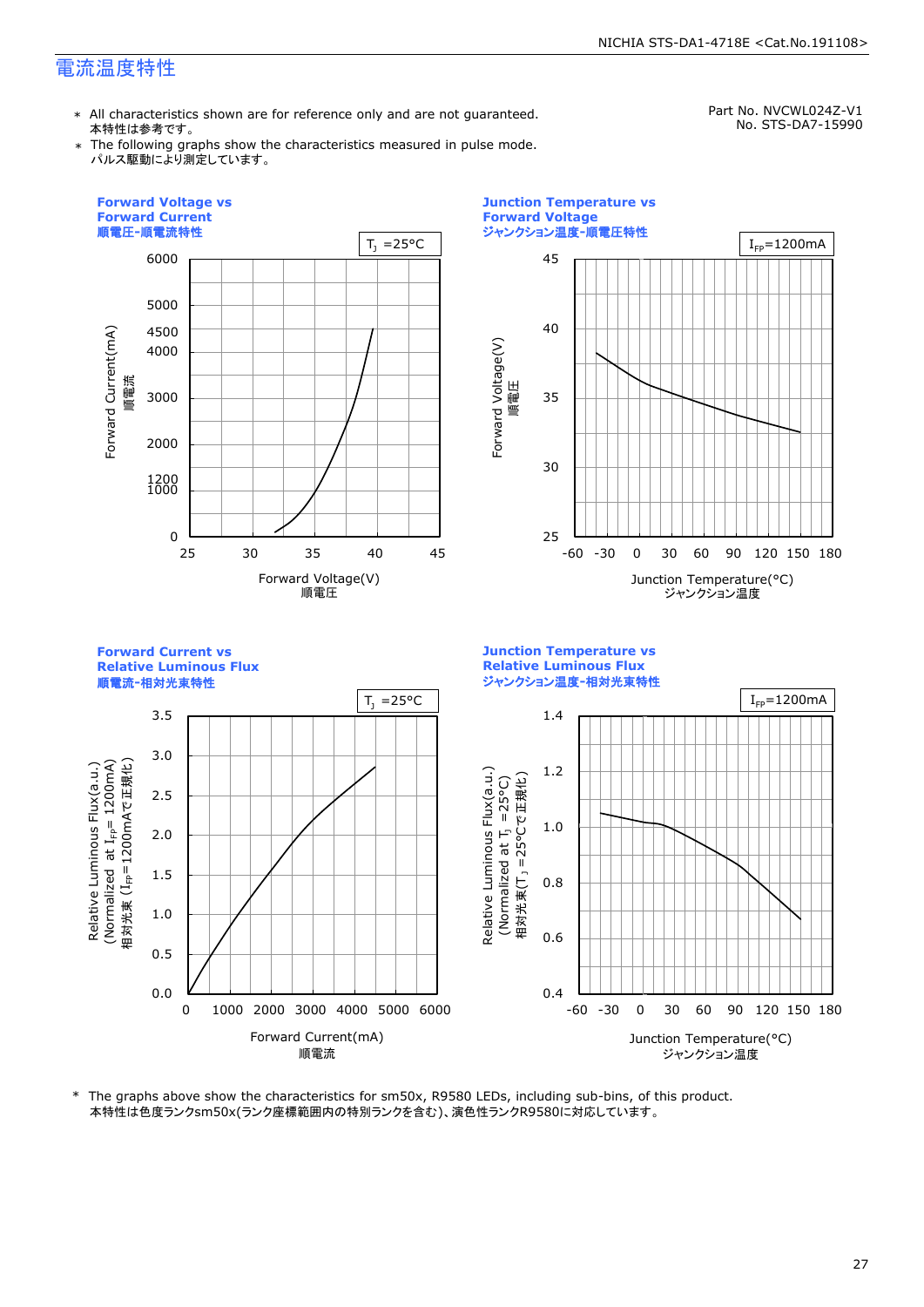- \* 本特性は参考です。
- All characteristics shown are for reference only and are not guaranteed.

\* パルス駆動により測定しています。 The following graphs show the characteristics measured in pulse mode.

順電流-色度 特性 **Forward Current vs**   $T_{cp} = 3000K$ **Chromaticity Coordinate**   $\mathsf{T}_\mathtt{j}$  =25°C 0.42 0.41 100mA 350mA 1200mA 3000mA é.  $\geq$ 0.40 4500mA 0.39 0.38 0.41 0.42 0.43 0.44 0.45 x



\* 本特性は演色性ランクR70に対応しています。 The graphs above show the characteristics for R70 LEDs of this product.

NVCWL024Z-V1 管理番号 No. STS-DA7-12183A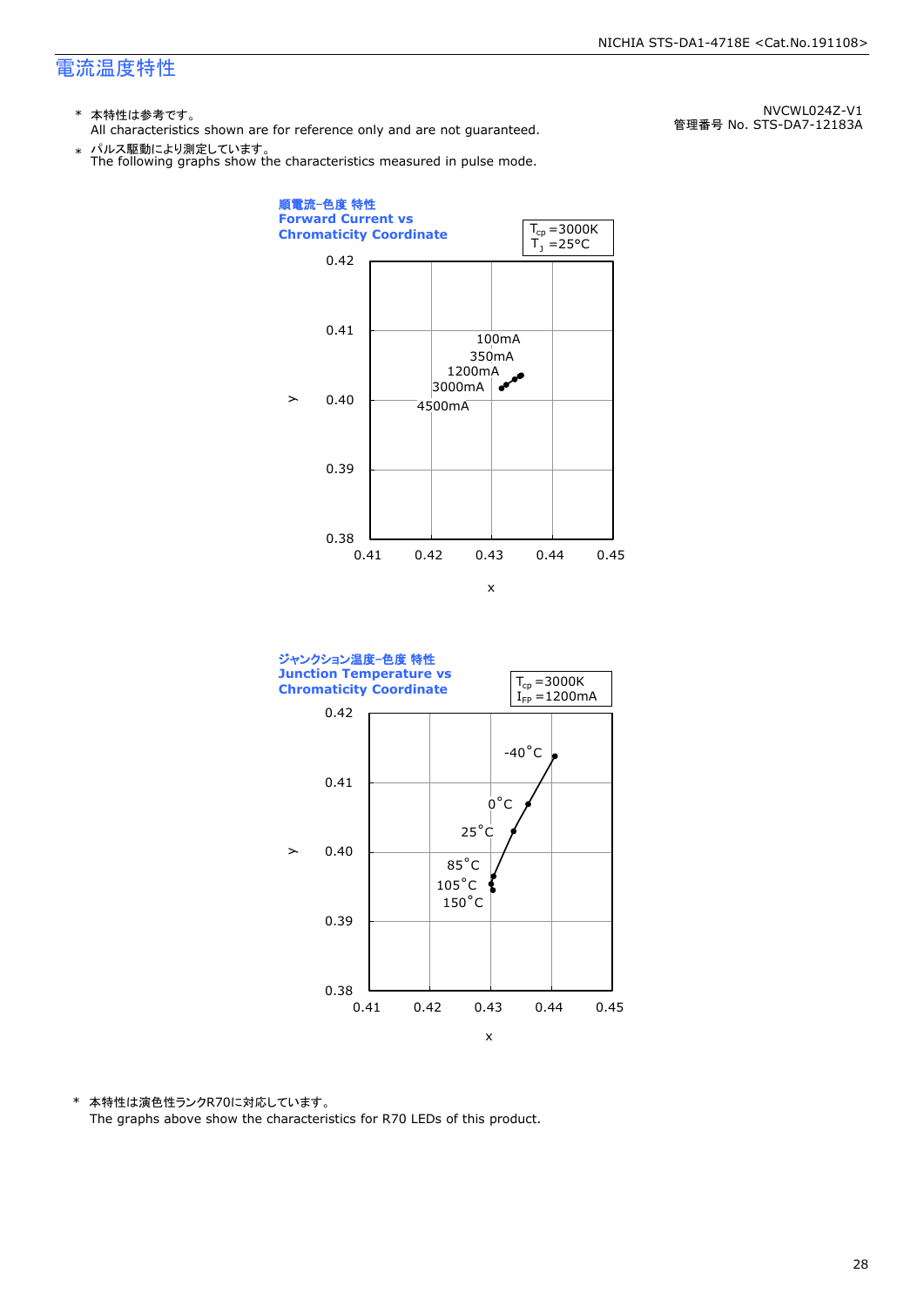- \* 本特性は参考です。
- All characteristics shown are for reference only and are not guaranteed.

\* パルス駆動により測定しています。 The following graphs show the characteristics measured in pulse mode.

0.38 0.39 0.40 0.41 0.42 0.43 0.41 0.42 0.43 0.44 0.45 0.46 100mA 1200mA 4500mA 3000mA<br>350mA 順電流-色度 特性 **Forward Current vs Chromaticity Coordinate**   $\geq$ x  $\mathsf{T}_\textnormal{j}$  =25°C  $T_{cp} = 3000K$ 



\* 本特性は演色性ランクR8000に対応しています。 The graphs above show the characteristics for R8000 LEDs of this product.

NVCWL024Z-V1 管理番号 No. STS-DA7-11919B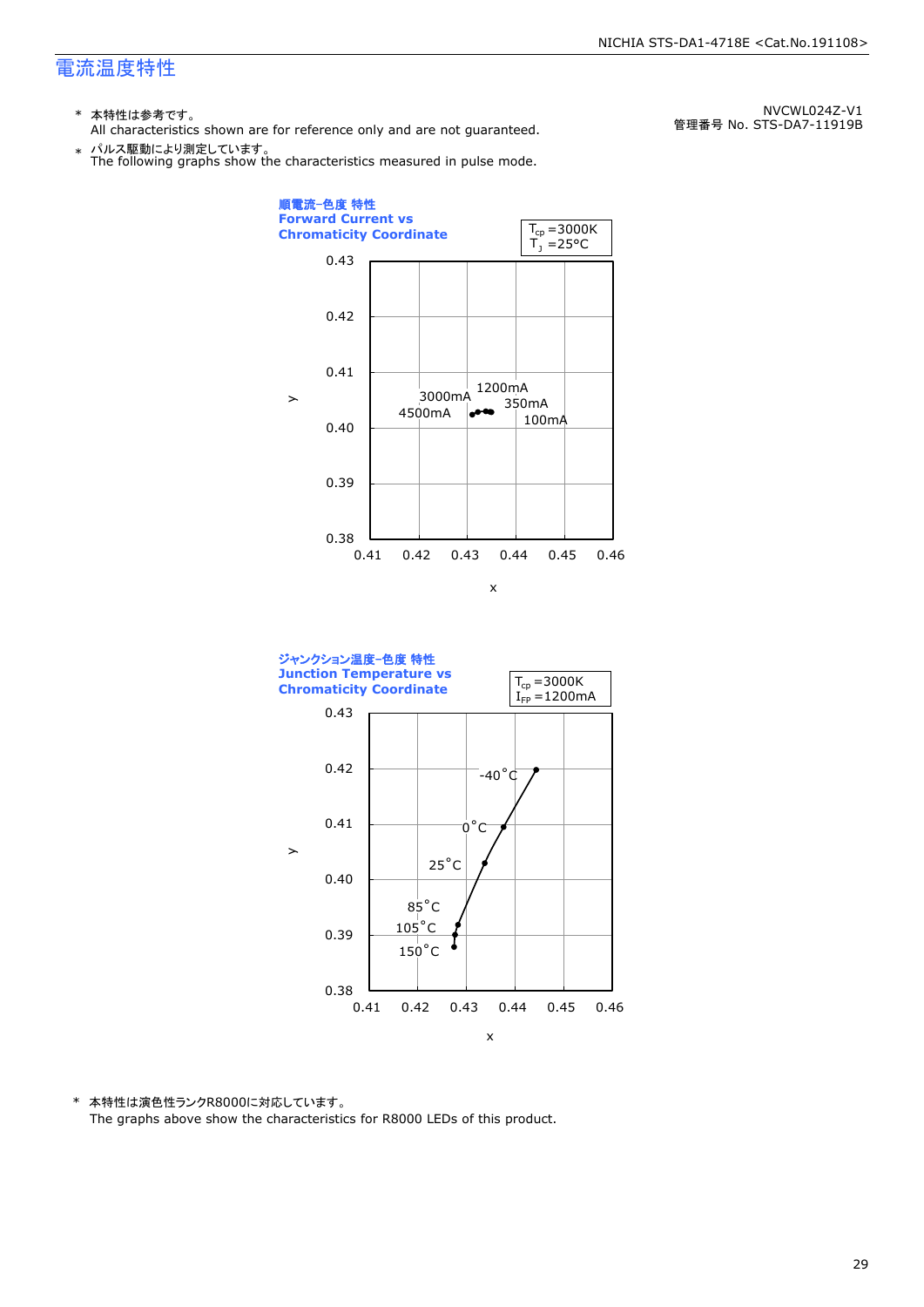- \* 本特性は参考です。
- All characteristics shown are for reference only and are not guaranteed.

\* パルス駆動により測定しています。 The following graphs show the characteristics measured in pulse mode.

NVCWL024Z-V1 管理番号 No. STS-DA7-11394B





\* 本特性は演色性ランクR9050に対応しています。 The graphs above show the characteristics for R9050 LEDs of this product.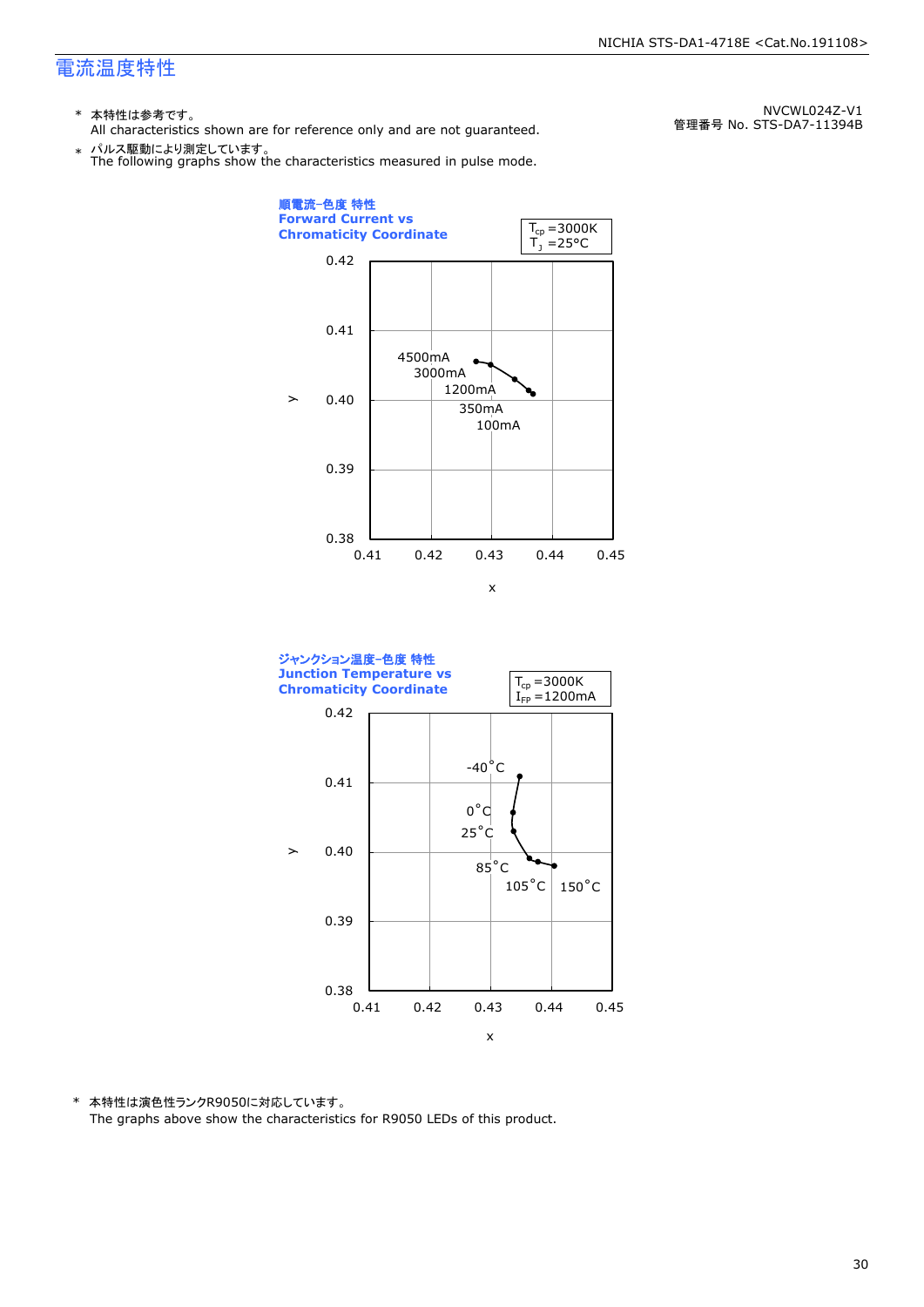- \* All characteristics shown are for reference only and are not guaranteed. 本特性は参考です。
- \* Ine following graphs show tr<br>パルス駆動により測定しています。 The following graphs show the characteristics measured in pulse mode.

Part No. NVCWL024Z-V1 No. STS-DA7-15991





\* The graphs above show the characteristics for R9580 LEDs of this product. 本特性は演色性ランクR9580に対応しています。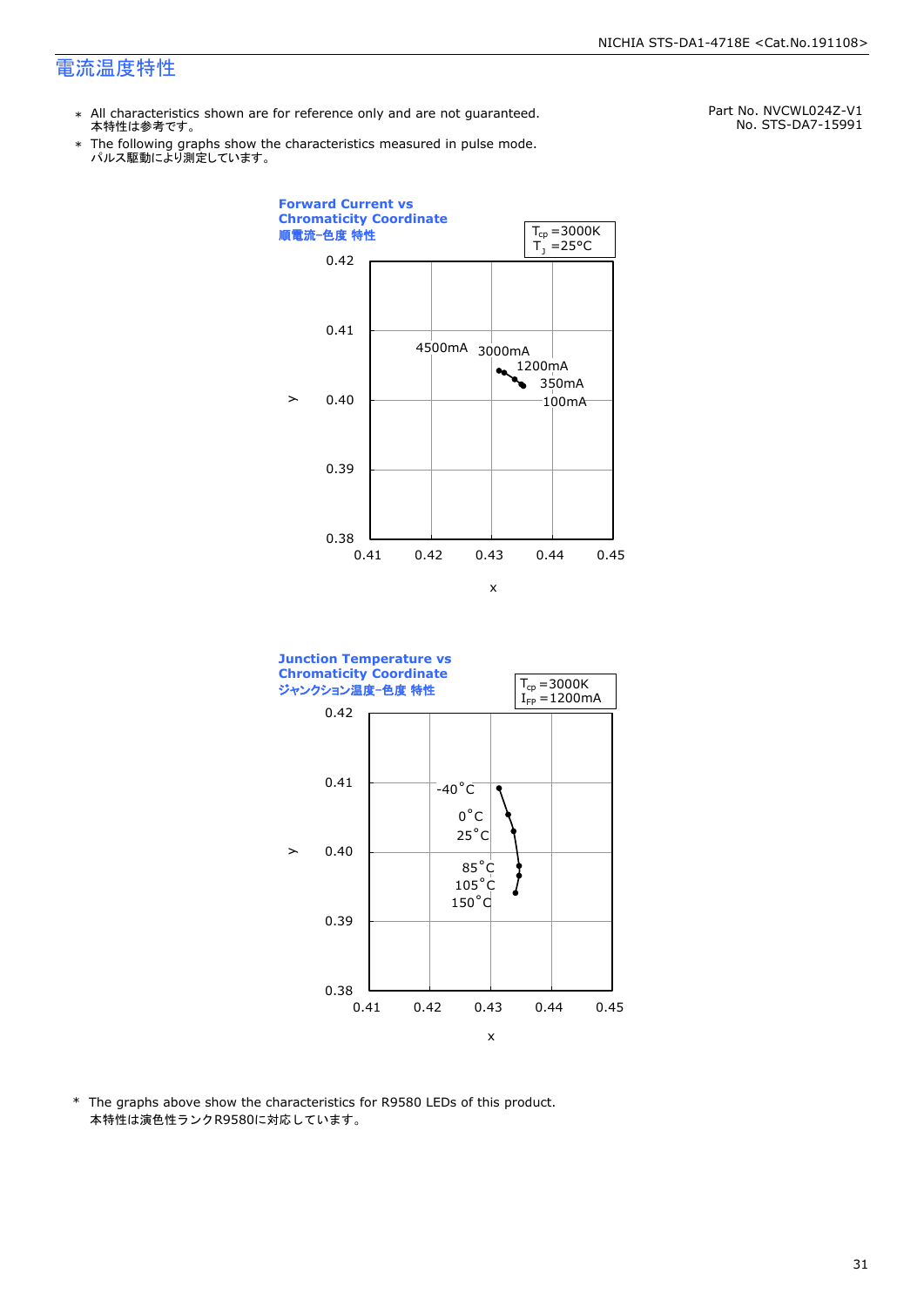- \* 本特性は参考です。
- All characteristics shown are for reference only and are not guaranteed.

\* パルス駆動により測定しています。 The following graphs show the characteristics measured in pulse mode.

0.34 0.35 0.36 0.37 0.38 0.32 0.33 0.34 0.35 0.36 100mA 350mA 1200mA 3000mA 4500mA 順電流-色度 特性 **Forward Current vs Chromaticity Coordinate**   $\geq$ x  $\mathsf{T}_\textnormal{j}$  =25°C  $T_{cp} = 5000K$ 



\* 本特性は演色性ランクR70に対応しています。 The graphs above show the characteristics for R70 LEDs of this product.

NVCWL024Z-V1 管理番号 No. STS-DA7-12185A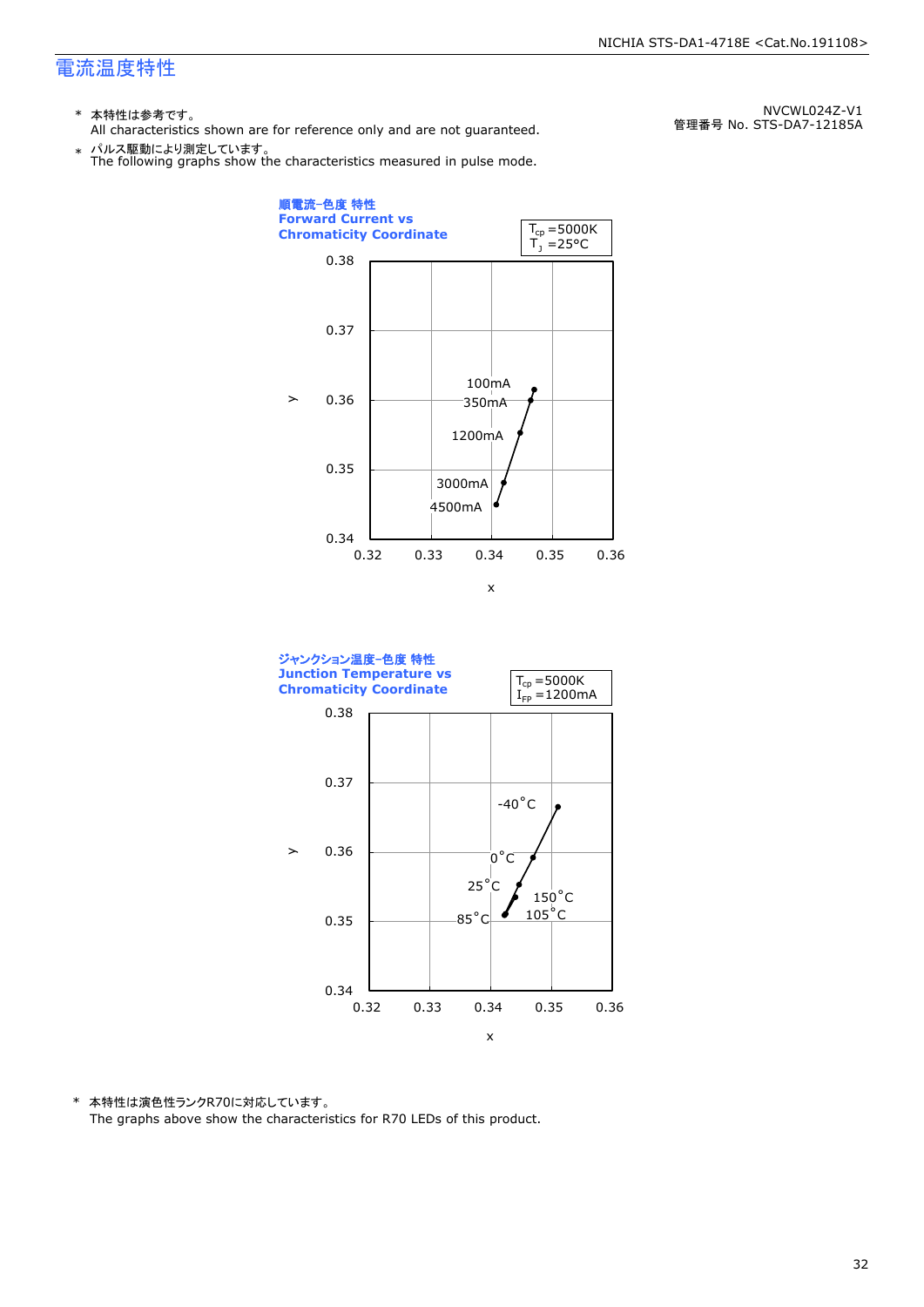- \* 本特性は参考です。
- All characteristics shown are for reference only and are not guaranteed.

\* パルス駆動により測定しています。 The following graphs show the characteristics measured in pulse mode.

0.34 0.35 0.36 0.37 0.38 0.32 0.33 0.34 0.35 0.36 100mA 1200mA 4500mA 350mA 3000mA 順電流-色度 特性 **Forward Current vs Chromaticity Coordinate**   $\geq$ x  $\mathsf{T}_\mathtt{j}$  =25°C  $T_{cp} = 5000K$ 



\* 本特性は演色性ランクR8000に対応しています。 The graphs above show the characteristics for R8000 LEDs of this product.

NVCWL024Z-V1 管理番号 No. STS-DA7-11920B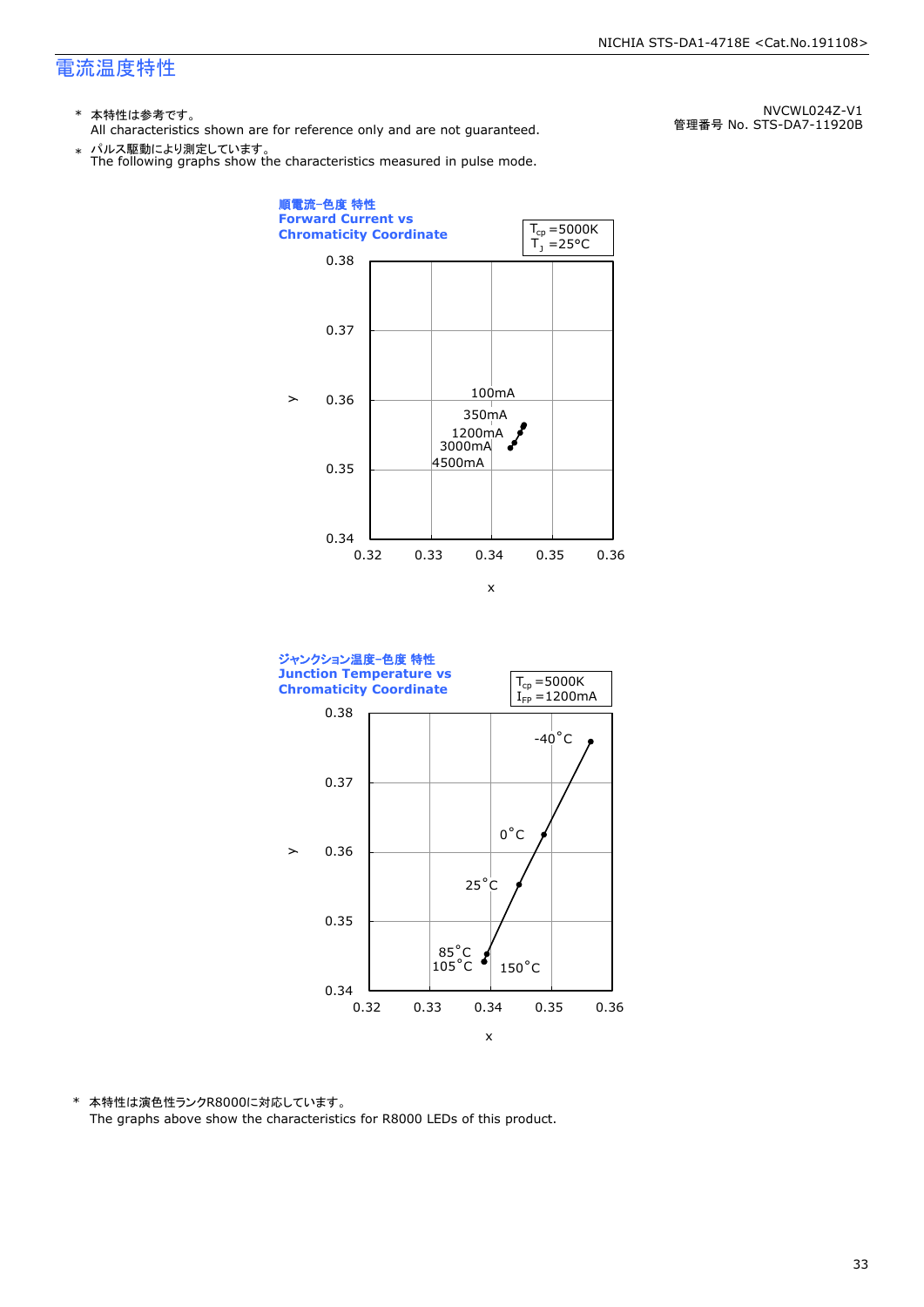- \* 本特性は参考です。
- All characteristics shown are for reference only and are not guaranteed.

\* パルス駆動により測定しています。 The following graphs show the characteristics measured in pulse mode.

0.34 0.35 0.36 0.37 0.38 0.32 0.33 0.34 0.35 0.36 350mA 100mA 1200mA 3000mA 4500mA 順電流-色度 特性 **Forward Current vs Chromaticity Coordinate**   $\geq$ x  $\mathsf{T}_\mathtt{j}$  =25°C  $T_{cp} = 5000K$ 



\* 本特性は演色性ランクR9050に対応しています。 The graphs above show the characteristics for R9050 LEDs of this product.

NVCWL024Z-V1 管理番号 No. STS-DA7-11921B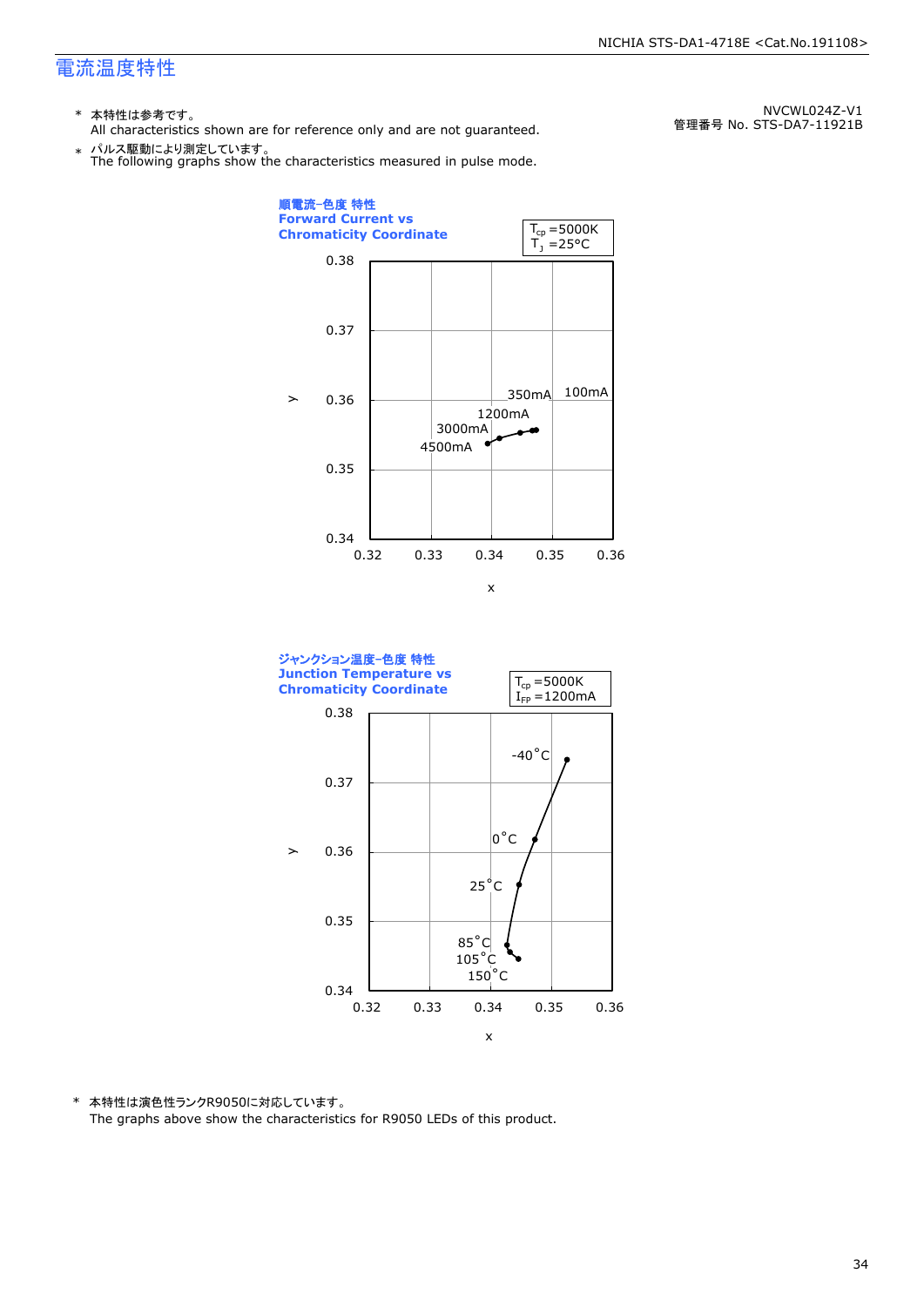- \* All characteristics shown are for reference only and are not guaranteed. 本特性は参考です。
- \* Ine following graphs show tr<br>パルス駆動により測定しています。 The following graphs show the characteristics measured in pulse mode.

Part No. NVCWL024Z-V1 No. STS-DA7-15992





\* The graphs above show the characteristics for R9580 LEDs of this product. 本特性は演色性ランクR9580に対応しています。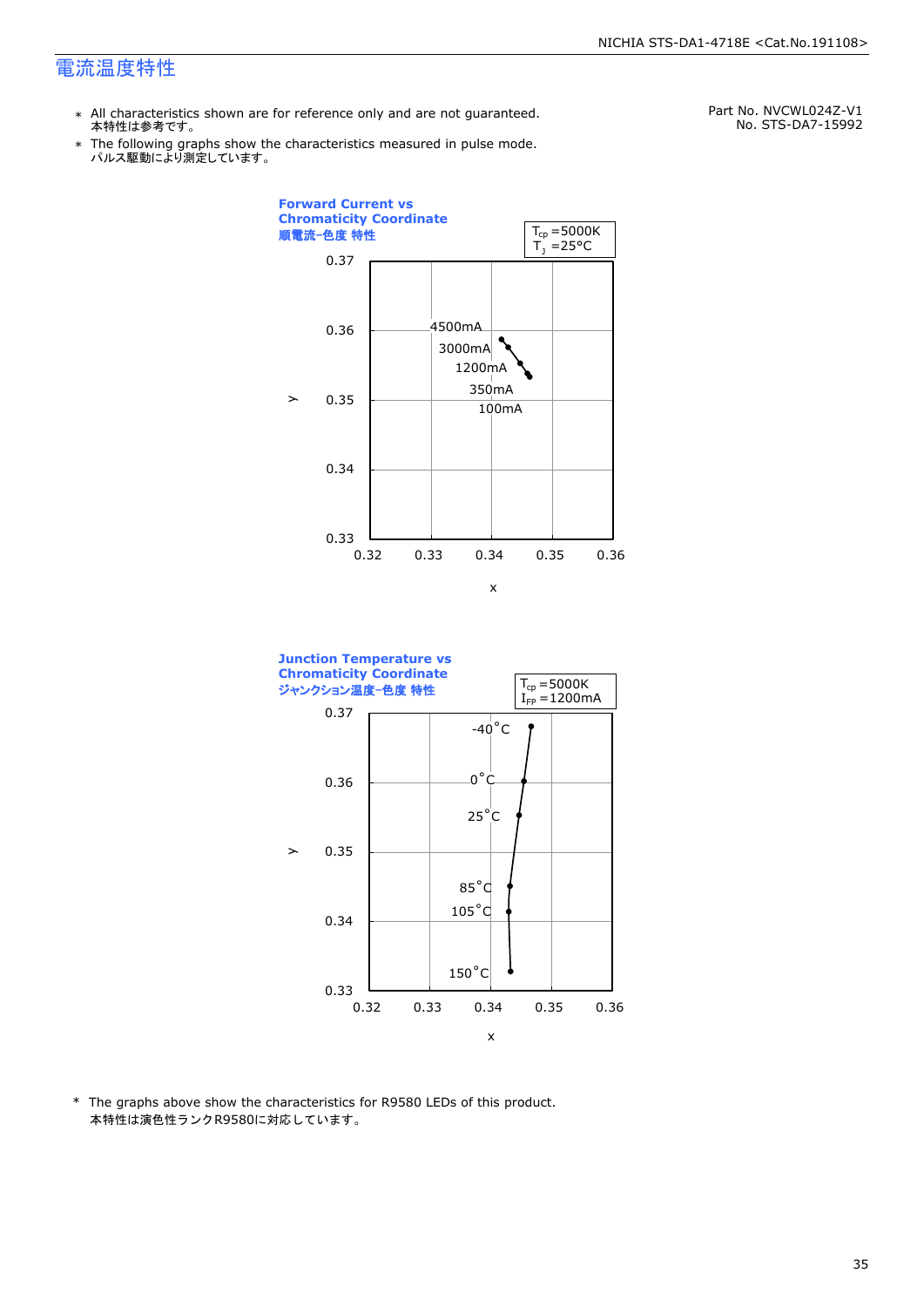## 信頼性

#### (1) 試験項目と試験結果

| 試験項目    | 参照規格                            | 試験条件                           | 試験時間     | 故障判定<br>基準 No. | 故障数/試験数 |
|---------|---------------------------------|--------------------------------|----------|----------------|---------|
| 熱衝撃(気相) |                                 | -40°C(15 分)~100°C(15 分)        | 100 サイクル | #1             | 0/10    |
| 高温保存    | <b>JEITA ED-4701</b><br>200 201 | $T_A = 100^{\circ}C$           | 1000 時間  | #1             | 0/10    |
| 高温高湿保存  | <b>JEITA ED-4701</b><br>100 103 | $T_A = 60^{\circ}$ C, RH = 90% | 1000 時間  | #1             | 0/10    |
| 低温保存    | <b>JEITA ED-4701</b><br>200 202 | $T_{\text{A}} = -40^{\circ}C$  | 1000 時間  | #1             | 0/10    |
| 高温連続動作  |                                 | $T_c = 72$ °C, $I_F = 3000$ mA | 1000 時間  | #1             | 0/10    |
| 静電破壊    | ANSI/ESDA/<br>JEDEC JS-001      | HBM, 8kV, 1.5kΩ, 100pF, 順逆 1回  |          | #1             | 0/10    |

注記:

測定は LED が常温に戻ってから行います。

#### (2) 故障判定基準

| 基準 No. | 項目                    | 条件              | 判定基準                                        |
|--------|-----------------------|-----------------|---------------------------------------------|
|        | 順電圧(VF)               | $I_F = 1200$ mA | >初期値<br>$\overline{\mathcal{F}} \times 1.1$ |
| #1     | 光束(<br>$\phi_{\rm v}$ | $f_F = 1200$ mA | <初期値×0.7                                    |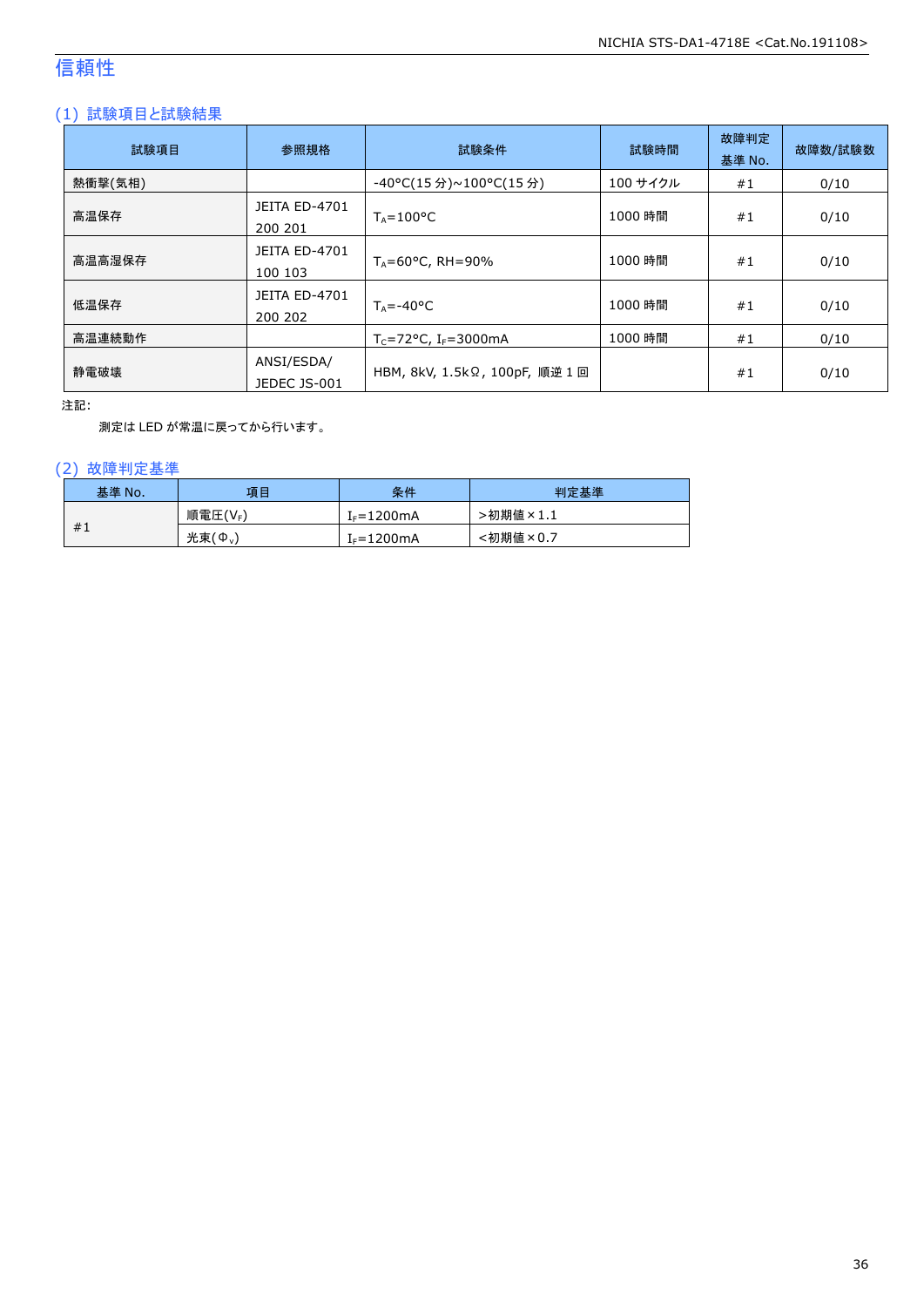#### 注意事項

#### (1) 保管

| 条件 |           | 温度                    | 湿度       | 期間        |
|----|-----------|-----------------------|----------|-----------|
| 保管 | アルミ防湿袋開封前 | $30^{\circ}$ C<br>,以下 | 90%RH 以下 | 納入日より1年以内 |
|    | アルミ防湿袋開封後 | 30°C 以下               | 70%RH 以下 | 168 時間以内  |

- アルミ防湿袋を開封後は上記の条件を越えないようにはんだ付けを完了下さい。万一未使用の LED が残った場合は、シリカゲル入り密閉容器等で保管 下さい。なお当社防湿袋に戻し、再封印することを推奨します。
- 電極部分は、金メッキが施されております。腐食性ガス等を含む雰囲気にさらされますと、メッキ表面が変質し、問題が生じる事があります。保管時は密閉 容器等で保管して下さい。なお当社防湿袋に戻し、再封印することを推奨します。
- 実機に使用する部材(パッキン、接着剤など)については、メッキ表面への影響を考慮して、硫黄成分を含有しているものの使用を避けて下さい。メッキの 表面異常は、導通・接続不良に繋がる可能性があります。また、パッキンを使用する場合は、シリコーンゴム材質のものを推奨します。その際、低分子量 のシロキサンによる機器の接点不良に注意して下さい。
- 急激な温度変化のある場所では、結露が起こりますので温度変化の少ない場所に保管して下さい。
- 埃の多い環境での保管は避けて下さい。
- 直射日光や室温を超えるような環境に長期間さらさないで下さい。

#### (2) 使用方法

● LED 毎に絶対最大定格を超えないように回路設計を行って下さい。LED 毎に定電流駆動することを推奨致します。また定電圧駆動する場合は、(A)の回 路は LED の順電圧の影響により LED に流れる電流がばらつく可能性がありますので、(B)の回路を推奨します。



- 本製品は、順方向電流駆動でご使用下さい。また、非点灯時には順逆とも電圧がかからないように配慮下さい。特に逆電圧が連続的に加わる状態は、マ イグレーションを発生させる可能性があり、素子にダメージを与える場合がありますので避けて下さい。長時間使用しない場合は、安全のために必ず主電 源スイッチを切って下さい。
- 電流により色度が変化するため、調光する場合はパルス駆動によるデューティ制御を推奨します。
- 本製品は LED の諸特性が安定する定格電流の 10%以上でご使用されることを推奨します。
- 雷サージなどの過電圧が LED に加わらないようにして下さい。
- 屋外で使用される場合は、十分な防水対策、湿度対策、塩害対策を施してご使用下さい。

#### (3) 取り扱い上の注意

- 素手で本製品を取り扱わないで下さい。表面が汚れ、光学特性に影響を及ぼすことがあります。また場合によっては、製品の変形や断線が起こり、不灯 の原因になることがあります。
- ピンセットで本製品を取り扱う場合は、製品へ過度な圧力を掛けないようにして下さい。樹脂部の傷、欠け、剥がれ、製品の変形や断線が起こり、不灯の 原因となります。
- 本製品を落下させてしまった場合には、製品の変形などが発生することがありますのでご注意下さい。
- 本製品は積み重ねしないで下さい。製品を重ねると樹脂部に衝撃を与え、樹脂部の傷、欠け、剥がれ、変形・断線、LED 剥がれが発生し、不灯の原因に なります。

#### (4) 設計上の注意

- LED 周辺で使用する部材(筐体、パッキン、接着剤、2 次レンズ、レンズカバーなど)から放出された揮発性有機化合物は、LED のレンズや封止樹脂を透 過する可能性があります。特に密閉状態では、これらの揮発性有機化合物が熱や光子エネルギーにさらされると変色が起こり LED の光出力が大幅に低 下したり、色ずれが発生する可能性があります。また、空気の循環をよくすることで、光出力の低下や色ズレが改善されることがあります。密閉状態でご使 用される場合は、実機点灯試験による光学評価で異常なきことの確認をお願いします。
- 本製品は、力が加わるとセラミックス基板の割れが発生する恐れがあります。本製品を筐体に固定する場合、専用ホルダを用いることを推奨します。
- 製品と筐体間の接続には放熱グリスを用いることを推奨します。製品・筐体のみの固定では、放熱性が低下することがあります。また放熱シートを用いた 場合、熱抵抗値は顕著に大きくなる可能性があります。

#### **COB** の取り扱い、密着、放熱などの一連のアプリケーションノートは弊社ホームページ「**LED** テクニカルデータ」をご確認ください。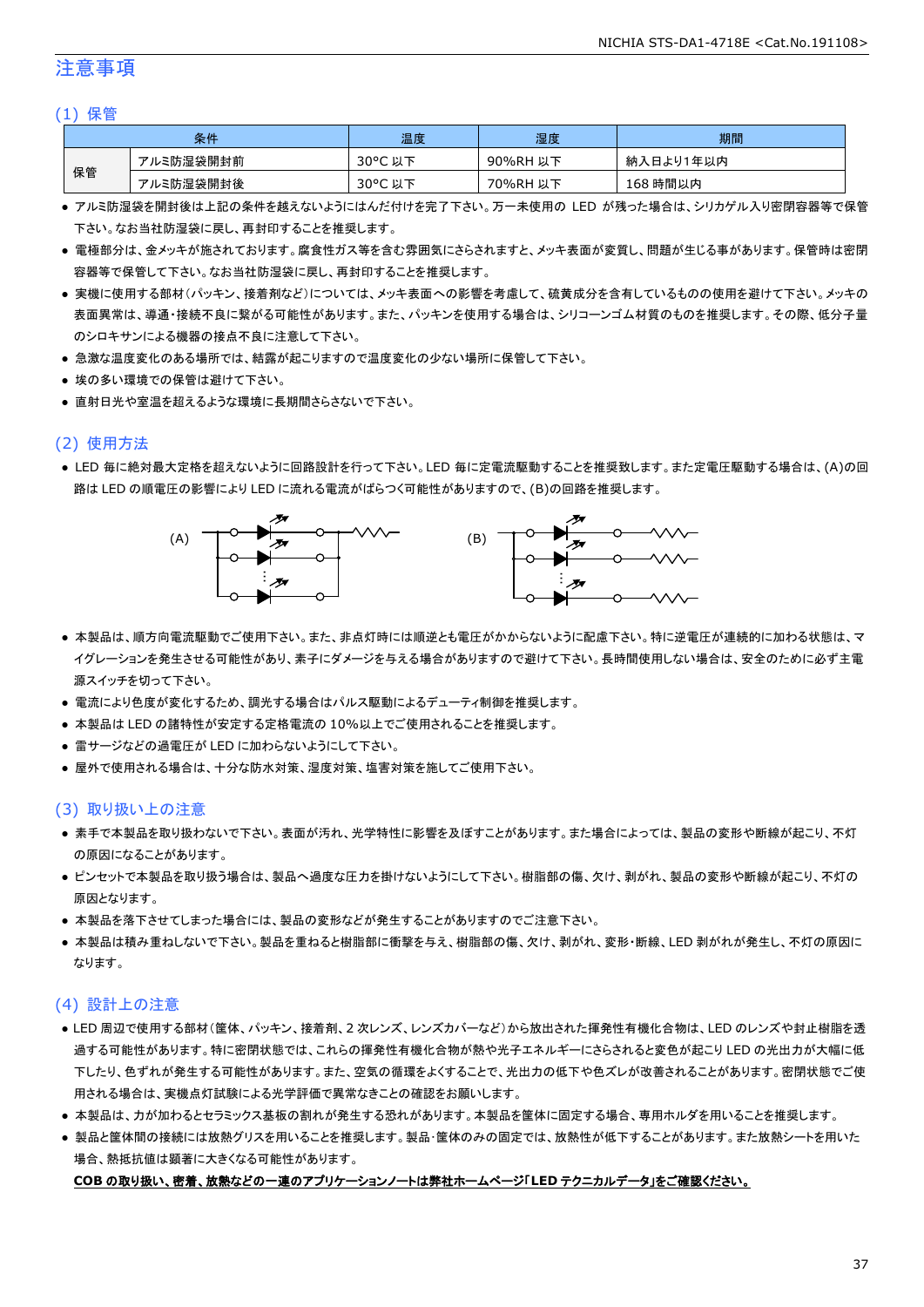#### (5) 静電気に対する取り扱い

● 本製品は静電気やサージ電圧に敏感で、素子の損傷や信頼性低下を起こすことがあります。取り扱いに際しては、以下の例を参考に静電気対策を十分 行って下さい。

 リストストラップ、導電性衣類、導電靴、導電性床材等による電荷の除去 作業区域内の装置、治具等の接地による電荷の除去 導電性材料による作業台、保管棚等の設置

- 使用機器(はんだコテなど)、治具、装置類や作業区域内は適切に接地をして下さい。また、実装される機器等についてもサージ対策の実施を推奨しま す。
- 治具、装置類にガラスやプラスチックなどの絶縁体を使用される場合は以下の例を参考に対策を十分行って下さい。

 導電性材料による導電化 加湿による帯電防止 除電器(イオナイザ)による電荷の中和

#### (6) 熱の発生

● 本製品をご使用の際は、効率的に素子の熱を下げる対策を施し、最大ジャンクション温度(T」)を超えることがないよう配慮下さい。熱飽和時のジャンクショ ン温度(T<sub>J</sub>)を推定する方法として、次の式で算出することが可能です。

 $T_J = T_C + R_{\theta JC} \cdot W$ 

```
*T<sub>1</sub>=ジャンクション温度: °C
```
T<sub>C</sub>=ケース温度: °C

R<sub>0JC</sub>=ダイスから T<sub>C</sub> 測定ポイントまでの熱抵抗: °C/W

W=投入電力(I<sub>F</sub>×V<sub>F</sub>): W



● 密着させる材料や筐体の材料特性および表面状態により R<sub>θIC</sub>が変化することがあります。以下の内容についてもご注意頂けますようお願い致します。 本製品を搭載する筐体もしくはヒートシンクの間は熱抵抗の低い放熱材で密着させて下さい。

本製品を搭載するヒートシンクの面は穴や凹凸がなく、平たんにして密着させて下さい。

ホルダーや放熱材を使用する場合は、放熱が維持できる状態として下さい。

 熱による経年劣化、つまり寸法変化または特性劣化が発生すると、保持状態が変化し放熱悪化による製品破損の原因となりますので、信頼性についても 十分に御確認をお願い致します。

● 表面温度測定器(サーモグラフィ)等による非接触による温度測定も有効ですので、放熱設計の際の御参考として下さい。

#### ● **COB** の取り扱い、密着、放熱などの一連のアプリケーションノートは弊社ホームページ「**LED** テクニカルデータ」をご確認ください。

#### (7) 洗浄

- ぬれた雑巾、ベンジン、シンナーなどで LED を拭かないで下さい。
- 洗浄する場合は、イソプロピルアルコールを使用して下さい。その他の洗浄剤の使用に当たってはパッケージ及び樹脂が侵され不具合発生の原因となる 場合がありますので、問題のないことを十分確認の上での使用をお願い致します。フロン系溶剤については、世界的に使用が規制されています。
- LED に汚れが付着した場合にはイソプロピルアルコールを布に付けて良く絞って汚れを拭き取って下さい。
- 超音波洗浄は、基本的には行わないで下さい。やむをえず行う場合は、発振出力や基板の取り付け方により LED への影響が異なりますので、予め実使 用状態で異常のない事を確認の上実施下さい。

#### (8) 目の安全性

- 2006 年に国際電気委員会(IEC)からランプ及びランプシステムの光生物学的安全性に関する規格 IEC 62471 が発行され、LED もこの規格の適用範 囲に含められました。一方、2001 年に発行されたレーザー製品の安全に関する規格 IEC 60825-1 Edition1.2 において、LED が適用範囲に含まれて いましたが、2007 年に改訂された IEC 60825-1 Edition2.0 で LED が適用除外されました。但し、国や地域によっては、依然として IEC 60825-1 Edition1.2 と同等規格を採用し、LED が適用範囲に含められています。これらの国や地域向けには、ご注意下さい。IEC62471 によって分類される LED のリスクグループは、放射束や発光スペクトル、指向性などによって異なり、特に青色成分を含む高出力ではリスクグループ 2 に相当する場合もあり ます。LED の出力を上げたり、LED からの光を光学機器にて集光したりするなどした状態で、直視しますと眼を痛めることがありますので、ご注意下さい。
- 点滅光を見つづけると光刺激により不快感を覚えることがありますのでご注意下さい。又、機器に組み込んでご使用される場合は、光刺激などによる第三 者への影響をご配慮下さい。